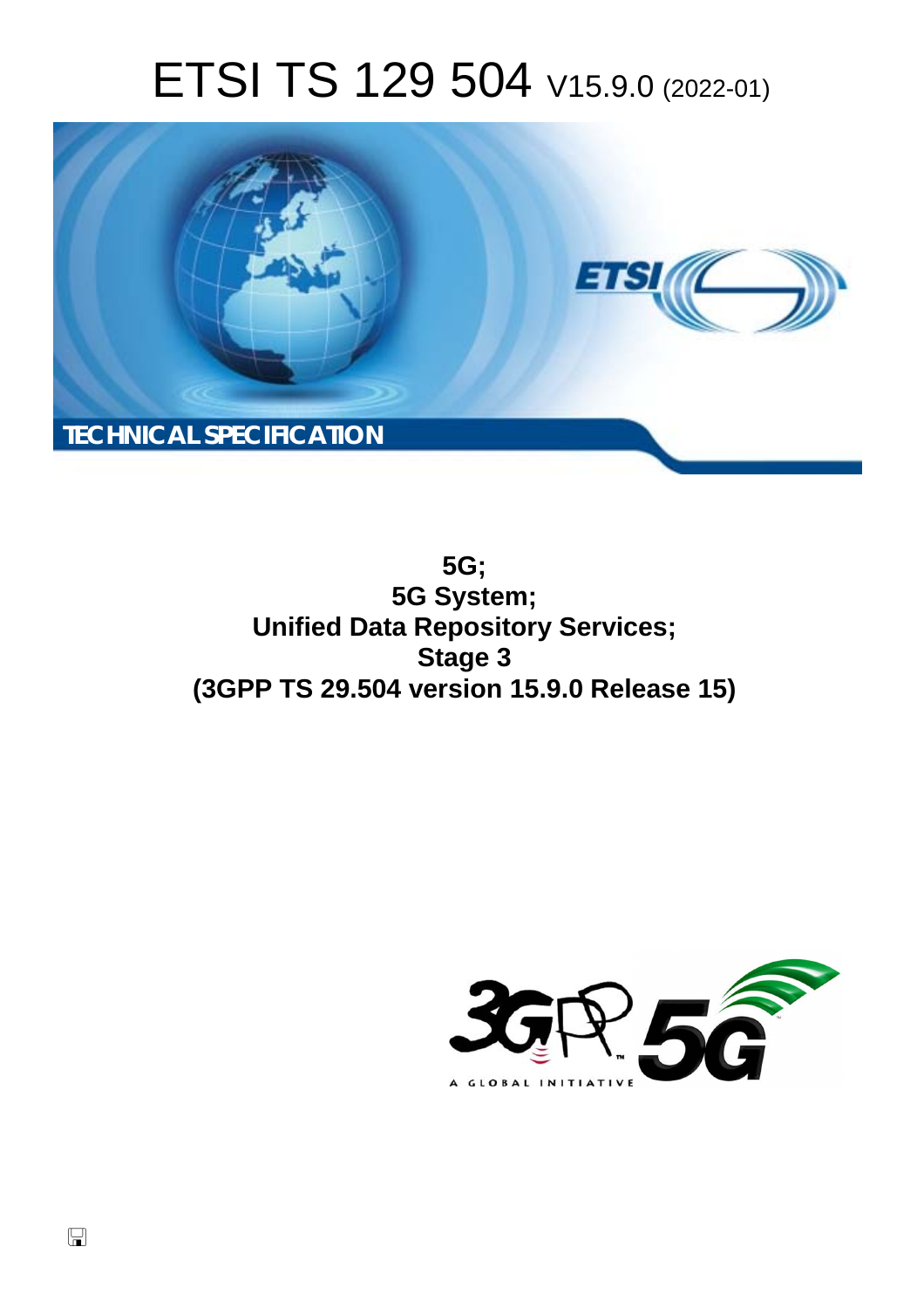Reference RTS/TSGC-0429504vf90

Keywords

 $\overline{5G}$ 

#### *ETSI*

650 Route des Lucioles F-06921 Sophia Antipolis Cedex - FRANCE

Tel.: +33 4 92 94 42 00 Fax: +33 4 93 65 47 16

Siret N° 348 623 562 00017 - APE 7112B Association à but non lucratif enregistrée à la Sous-Préfecture de Grasse (06) N° w061004871

#### *Important notice*

The present document can be downloaded from: <http://www.etsi.org/standards-search>

The present document may be made available in electronic versions and/or in print. The content of any electronic and/or print versions of the present document shall not be modified without the prior written authorization of ETSI. In case of any existing or perceived difference in contents between such versions and/or in print, the prevailing version of an ETSI deliverable is the one made publicly available in PDF format at [www.etsi.org/deliver](http://www.etsi.org/deliver).

Users of the present document should be aware that the document may be subject to revision or change of status. Information on the current status of this and other ETSI documents is available at <https://portal.etsi.org/TB/ETSIDeliverableStatus.aspx>

If you find errors in the present document, please send your comment to one of the following services: <https://portal.etsi.org/People/CommiteeSupportStaff.aspx>

#### *Notice of disclaimer & limitation of liability*

The information provided in the present deliverable is directed solely to professionals who have the appropriate degree of experience to understand and interpret its content in accordance with generally accepted engineering or other professional standard and applicable regulations.

No recommendation as to products and services or vendors is made or should be implied.

No representation or warranty is made that this deliverable is technically accurate or sufficient or conforms to any law and/or governmental rule and/or regulation and further, no representation or warranty is made of merchantability or fitness for any particular purpose or against infringement of intellectual property rights.

In no event shall ETSI be held liable for loss of profits or any other incidental or consequential damages.

Any software contained in this deliverable is provided "AS IS" with no warranties, express or implied, including but not limited to, the warranties of merchantability, fitness for a particular purpose and non-infringement of intellectual property rights and ETSI shall not be held liable in any event for any damages whatsoever (including, without limitation, damages for loss of profits, business interruption, loss of information, or any other pecuniary loss) arising out of or related to the use of or inability to use the software.

#### *Copyright Notification*

No part may be reproduced or utilized in any form or by any means, electronic or mechanical, including photocopying and microfilm except as authorized by written permission of ETSI. The content of the PDF version shall not be modified without the written authorization of ETSI.

The copyright and the foregoing restriction extend to reproduction in all media.

© ETSI 2022. All rights reserved.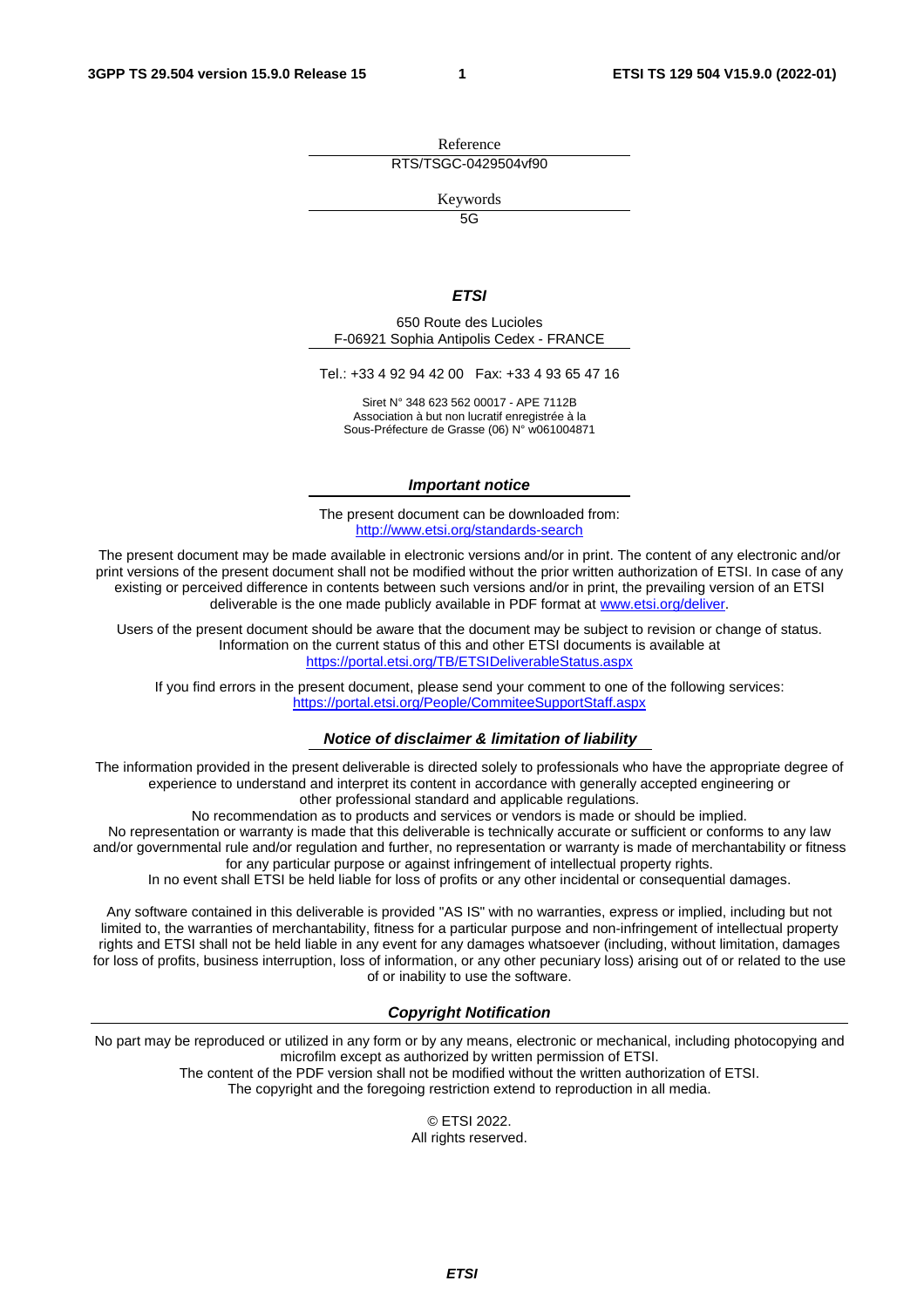# Intellectual Property Rights

#### Essential patents

IPRs essential or potentially essential to normative deliverables may have been declared to ETSI. The declarations pertaining to these essential IPRs, if any, are publicly available for **ETSI members and non-members**, and can be found in ETSI SR 000 314: *"Intellectual Property Rights (IPRs); Essential, or potentially Essential, IPRs notified to ETSI in respect of ETSI standards"*, which is available from the ETSI Secretariat. Latest updates are available on the ETSI Web server ([https://ipr.etsi.org/\)](https://ipr.etsi.org/).

Pursuant to the ETSI Directives including the ETSI IPR Policy, no investigation regarding the essentiality of IPRs, including IPR searches, has been carried out by ETSI. No guarantee can be given as to the existence of other IPRs not referenced in ETSI SR 000 314 (or the updates on the ETSI Web server) which are, or may be, or may become, essential to the present document.

#### **Trademarks**

The present document may include trademarks and/or tradenames which are asserted and/or registered by their owners. ETSI claims no ownership of these except for any which are indicated as being the property of ETSI, and conveys no right to use or reproduce any trademark and/or tradename. Mention of those trademarks in the present document does not constitute an endorsement by ETSI of products, services or organizations associated with those trademarks.

**DECT™**, **PLUGTESTS™**, **UMTS™** and the ETSI logo are trademarks of ETSI registered for the benefit of its Members. **3GPP™** and **LTE™** are trademarks of ETSI registered for the benefit of its Members and of the 3GPP Organizational Partners. **oneM2M™** logo is a trademark of ETSI registered for the benefit of its Members and of the oneM2M Partners. **GSM**® and the GSM logo are trademarks registered and owned by the GSM Association.

# Legal Notice

This Technical Specification (TS) has been produced by ETSI 3rd Generation Partnership Project (3GPP).

The present document may refer to technical specifications or reports using their 3GPP identities. These shall be interpreted as being references to the corresponding ETSI deliverables.

The cross reference between 3GPP and ETSI identities can be found under<http://webapp.etsi.org/key/queryform.asp>.

# Modal verbs terminology

In the present document "**shall**", "**shall not**", "**should**", "**should not**", "**may**", "**need not**", "**will**", "**will not**", "**can**" and "**cannot**" are to be interpreted as described in clause 3.2 of the [ETSI Drafting Rules](https://portal.etsi.org/Services/editHelp!/Howtostart/ETSIDraftingRules.aspx) (Verbal forms for the expression of provisions).

"**must**" and "**must not**" are **NOT** allowed in ETSI deliverables except when used in direct citation.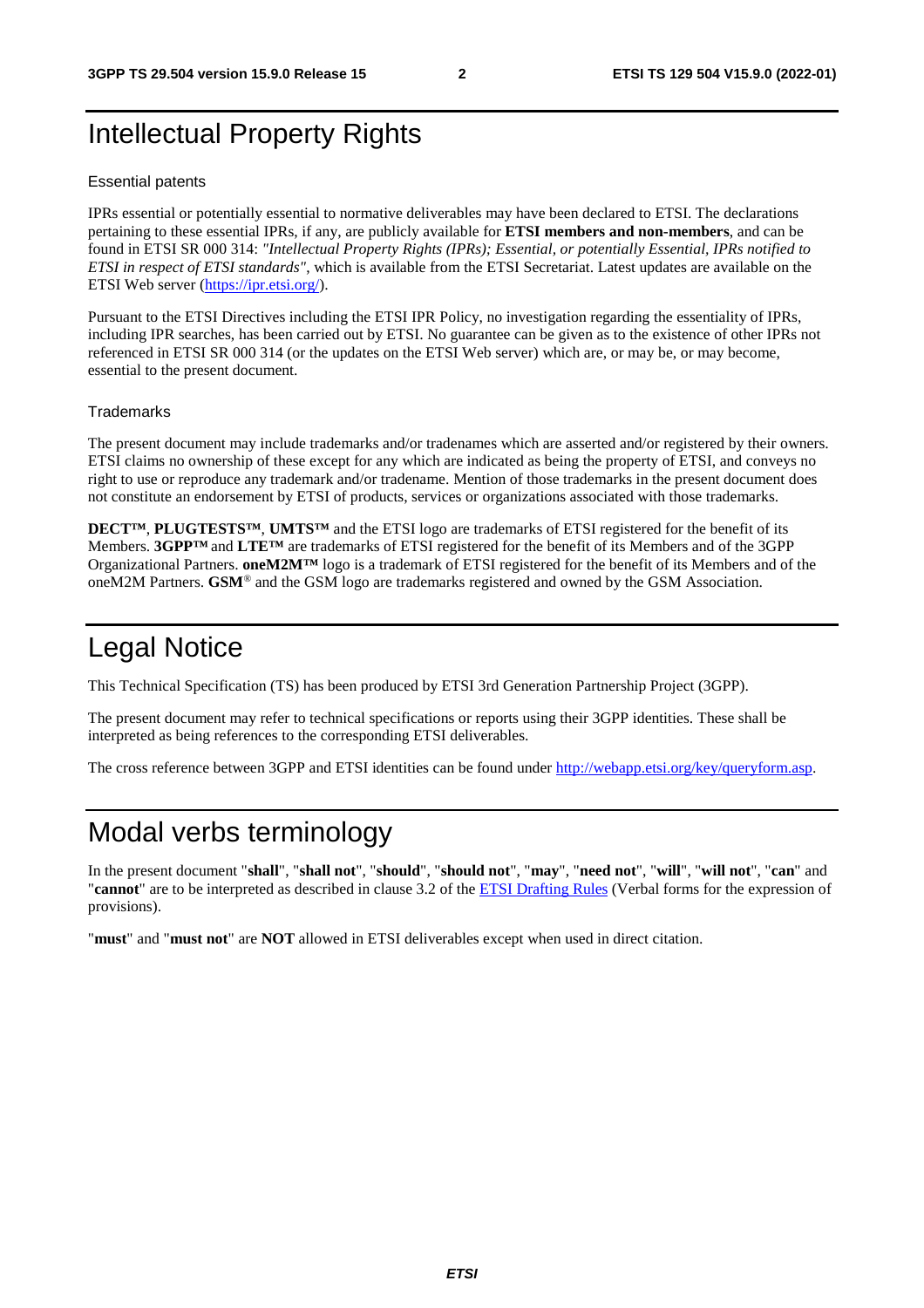$\mathbf{3}$ 

# Contents

| 1          |                                                                                                                                                                                                                                     |  |  |  |  |
|------------|-------------------------------------------------------------------------------------------------------------------------------------------------------------------------------------------------------------------------------------|--|--|--|--|
| 2          |                                                                                                                                                                                                                                     |  |  |  |  |
| 3          |                                                                                                                                                                                                                                     |  |  |  |  |
| 3.1<br>3.2 |                                                                                                                                                                                                                                     |  |  |  |  |
| 4          |                                                                                                                                                                                                                                     |  |  |  |  |
| 5          |                                                                                                                                                                                                                                     |  |  |  |  |
| 5.1        |                                                                                                                                                                                                                                     |  |  |  |  |
| 5.2        |                                                                                                                                                                                                                                     |  |  |  |  |
| 5.2.1      |                                                                                                                                                                                                                                     |  |  |  |  |
|            |                                                                                                                                                                                                                                     |  |  |  |  |
|            |                                                                                                                                                                                                                                     |  |  |  |  |
| 5.2.2      |                                                                                                                                                                                                                                     |  |  |  |  |
| 5.2.2.1    |                                                                                                                                                                                                                                     |  |  |  |  |
| 5.2.2.2    |                                                                                                                                                                                                                                     |  |  |  |  |
| 5.2.2.2.1  |                                                                                                                                                                                                                                     |  |  |  |  |
| 5.2.2.2.2  |                                                                                                                                                                                                                                     |  |  |  |  |
| 5.2.2.2.3  |                                                                                                                                                                                                                                     |  |  |  |  |
| 5.2.2.3    |                                                                                                                                                                                                                                     |  |  |  |  |
| 5.2.2.3.1  |                                                                                                                                                                                                                                     |  |  |  |  |
| 5.2.2.3.2  |                                                                                                                                                                                                                                     |  |  |  |  |
| 5.2.2.3.3  |                                                                                                                                                                                                                                     |  |  |  |  |
| 5.2.2.4    |                                                                                                                                                                                                                                     |  |  |  |  |
| 5.2.2.4.1  |                                                                                                                                                                                                                                     |  |  |  |  |
| 5.2.2.4.2  |                                                                                                                                                                                                                                     |  |  |  |  |
| 5.2.2.5    |                                                                                                                                                                                                                                     |  |  |  |  |
| 5.2.2.5.1  |                                                                                                                                                                                                                                     |  |  |  |  |
| 5.2.2.5.2  |                                                                                                                                                                                                                                     |  |  |  |  |
| 5.2.2.5.3  |                                                                                                                                                                                                                                     |  |  |  |  |
| 5.2.2.6    | Subscribe <b>Subscribe</b> and the second second second second second second second second second second second second second second second second second second second second second second second second second second second sec |  |  |  |  |
| 5.2.2.6.1  |                                                                                                                                                                                                                                     |  |  |  |  |
| 5.2.2.6.2  |                                                                                                                                                                                                                                     |  |  |  |  |
| 5.2.2.6.3  |                                                                                                                                                                                                                                     |  |  |  |  |
| 5.2.2.7    |                                                                                                                                                                                                                                     |  |  |  |  |
| 5.2.2.7.1  |                                                                                                                                                                                                                                     |  |  |  |  |
| 5.2.2.7.2  |                                                                                                                                                                                                                                     |  |  |  |  |
| 5.2.2.8    |                                                                                                                                                                                                                                     |  |  |  |  |
| 5.2.2.8.1  |                                                                                                                                                                                                                                     |  |  |  |  |
| 5.2.2.8.2  |                                                                                                                                                                                                                                     |  |  |  |  |
| 5.2.2.8.3  |                                                                                                                                                                                                                                     |  |  |  |  |
|            |                                                                                                                                                                                                                                     |  |  |  |  |
| 6          |                                                                                                                                                                                                                                     |  |  |  |  |
| 6.1        |                                                                                                                                                                                                                                     |  |  |  |  |
| 6.1.1      |                                                                                                                                                                                                                                     |  |  |  |  |
| 6.1.2      |                                                                                                                                                                                                                                     |  |  |  |  |
| 6.1.2.1    |                                                                                                                                                                                                                                     |  |  |  |  |
| 6.1.2.2    |                                                                                                                                                                                                                                     |  |  |  |  |
| 6.1.2.2.1  |                                                                                                                                                                                                                                     |  |  |  |  |
| 6.1.2.2.2  |                                                                                                                                                                                                                                     |  |  |  |  |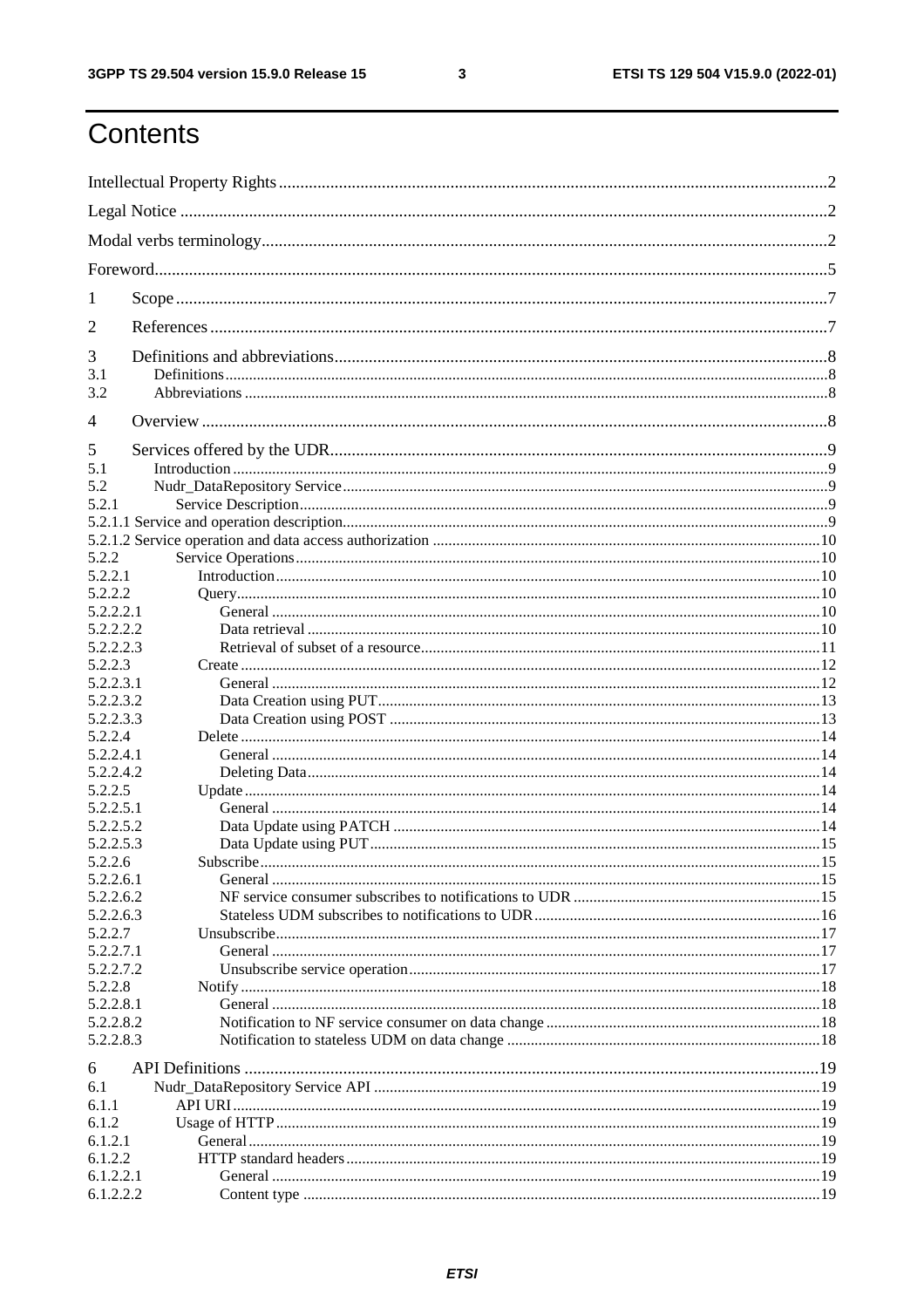#### $\overline{\mathbf{4}}$

| 6.1.2.2.3 |                               |  |
|-----------|-------------------------------|--|
| 6.1.2.2.4 |                               |  |
| 6.1.2.2.5 |                               |  |
| 6.1.2.2.6 |                               |  |
| 6.1.2.2.7 |                               |  |
| 6.1.2.2.8 |                               |  |
| 6.1.2.3   |                               |  |
| 6.1.2.3.1 |                               |  |
| 6.1.2.3.2 |                               |  |
| 6.1.3     |                               |  |
| 6.1.3.1   |                               |  |
| 6.1.3.2   |                               |  |
| 6.1.3.3   |                               |  |
| 6.1.3.4   |                               |  |
| 6.1.3.5   |                               |  |
| 6.1.5     |                               |  |
| 6.1.5.1   |                               |  |
| 6.1.5.2   |                               |  |
| 6.1.6     |                               |  |
| 6.1.7     |                               |  |
| 6.1.8     |                               |  |
|           | Annex A (normative):          |  |
| A.1       |                               |  |
| A.2       |                               |  |
|           | <b>Annex B</b> (informative): |  |
|           |                               |  |
|           |                               |  |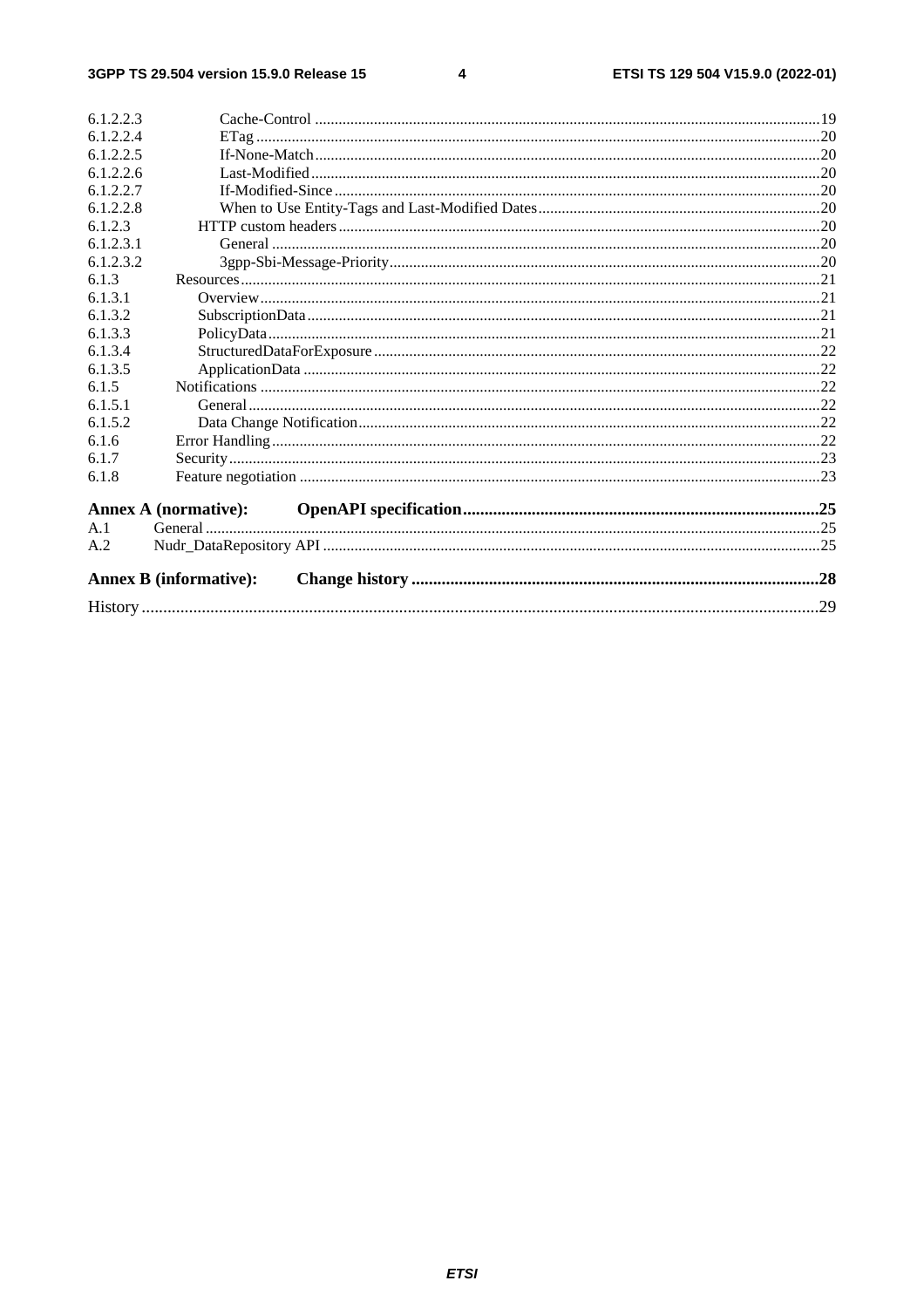# Foreword

This Technical Specification has been produced by the 3rd Generation Partnership Project (3GPP).

The contents of the present document are subject to continuing work within the TSG and may change following formal TSG approval. Should the TSG modify the contents of the present document, it will be re-released by the TSG with an identifying change of release date and an increase in version number as follows:

Version x.y.z

where:

- x the first digit:
	- 1 presented to TSG for information;
	- 2 presented to TSG for approval;
	- 3 or greater indicates TSG approved document under change control.
- y the second digit is incremented for all changes of substance, i.e. technical enhancements, corrections, updates, etc.
- z the third digit is incremented when editorial only changes have been incorporated in the document.

In the present document, modal verbs have the following meanings:

**shall** indicates a mandatory requirement to do something

**shall not** indicates an interdiction (prohibition) to do something

The constructions "shall" and "shall not" are confined to the context of normative provisions, and do not appear in Technical Reports.

The constructions "must" and "must not" are not used as substitutes for "shall" and "shall not". Their use is avoided insofar as possible, and they are not used in a normative context except in a direct citation from an external, referenced, non-3GPP document, or so as to maintain continuity of style when extending or modifying the provisions of such a referenced document.

| should     | indicates a recommendation to do something     |
|------------|------------------------------------------------|
| should not | indicates a recommendation not to do something |
| may        | indicates permission to do something           |
| need not   | indicates permission not to do something       |

The construction "may not" is ambiguous and is not used in normative elements. The unambiguous constructions "might not" or "shall not" are used instead, depending upon the meaning intended.

| can    | indicates that something is possible   |
|--------|----------------------------------------|
| cannot | indicates that something is impossible |

The constructions "can" and "cannot" are not substitutes for "may" and "need not".

| will     | indicates that something is certain or expected to happen as a result of action taken by an agency<br>the behaviour of which is outside the scope of the present document     |
|----------|-------------------------------------------------------------------------------------------------------------------------------------------------------------------------------|
| will not | indicates that something is certain or expected not to happen as a result of action taken by an<br>agency the behaviour of which is outside the scope of the present document |
| might    | indicates a likelihood that something will happen as a result of action taken by some agency the<br>behaviour of which is outside the scope of the present document           |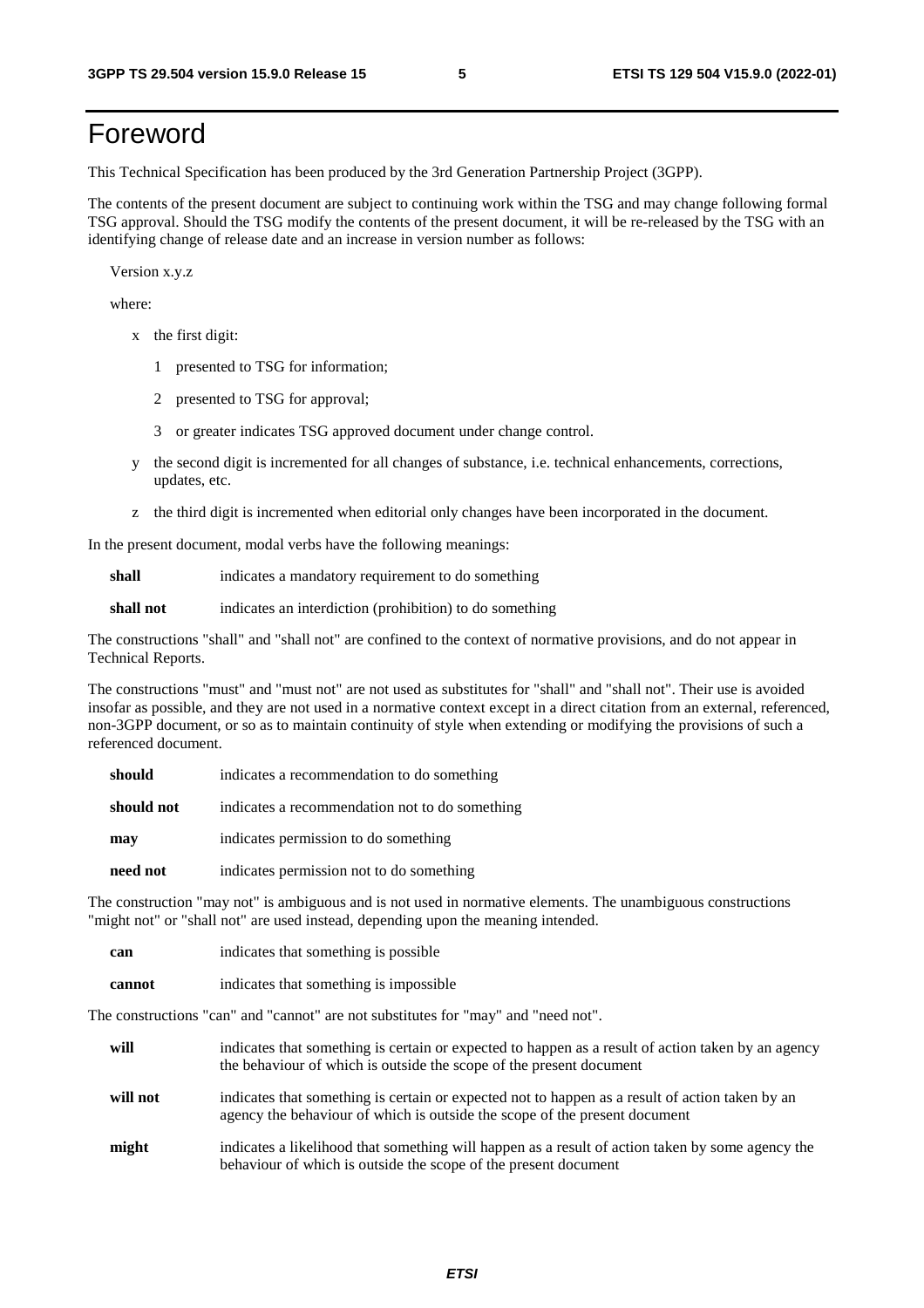**might not** indicates a likelihood that something will not happen as a result of action taken by some agency the behaviour of which is outside the scope of the present document

In addition:

- is (or any other verb in the indicative mood) indicates a statement of fact
- **is not** (or any other negative verb in the indicative mood) indicates a statement of fact

The constructions "is" and "is not" do not indicate requirements.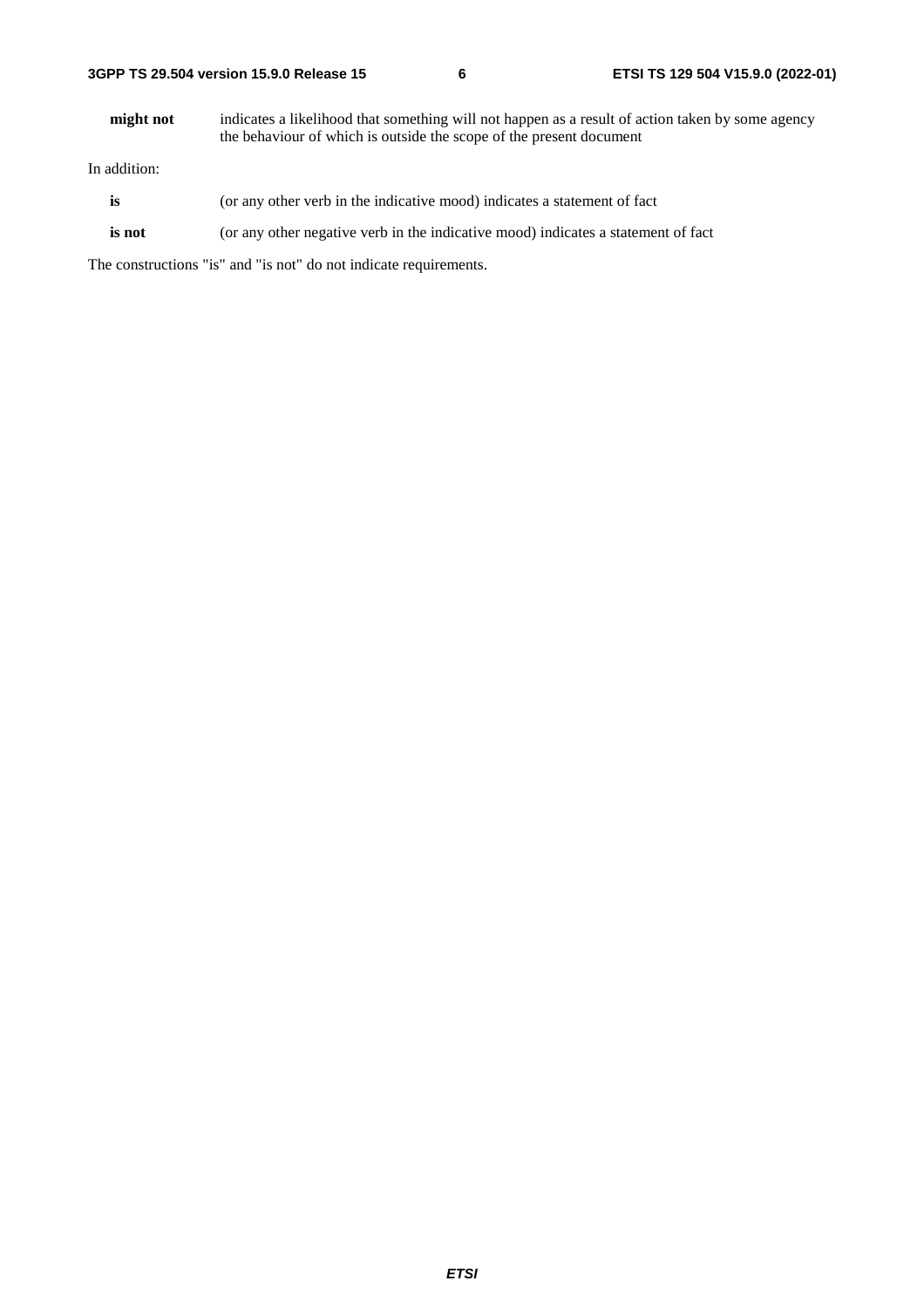# 1 Scope

The present document specifies the stage 3 protocol and high level data model for the Nudr Service Based Interface. It provides stage 3 protocol definitions and message flows, and specifies the API for each service offered by the Unified Data Repository (UDR). The data model and usage of the subscription data is specified in 3GPP TS 29.505 [2], and the data model and usage of the policy data, structured data for exposure and application data are specified in 3GPP TS 29.519 [3].

The 5G System architecture is specified in 3GPP TS 23.501 [4]. The stage 2 definition and related procedures for Nudr SBI service are specified in 3GPP TS 23.502 [5] and 3GPP TS 23.503 [6].

The Technical Realization of the Service Based Architecture is specified in 3GPP TS 29.500 [7] and the Principles and Guidelines for Services Definition is specified in 3GPP TS 29.501 [8].

## 2 References

The following documents contain provisions which, through reference in this text, constitute provisions of the present document.

- References are either specific (identified by date of publication, edition number, version number, etc.) or non-specific.
- For a specific reference, subsequent revisions do not apply.
- For a non-specific reference, the latest version applies. In the case of a reference to a 3GPP document (including a GSM document), a non-specific reference implicitly refers to the latest version of that document *in the same Release as the present document*.
- [1] 3GPP TR 21.905: "Vocabulary for 3GPP Specifications".
- [2] 3GPP TS 29.505: "5G System; Usage of the Unified Data Repository Services for Subscription Data; Stage 3".
- [3] 3GPP TS 29.519: "5G System; Usage of the Unified Data Repository Service for Policy Data, Structured Data for Exposure and Application Data; Stage 3".
- [4] 3GPP TS 23.501: "System Architecture for the 5G System; Stage 2".
- [5] 3GPP TS 23.502: "Procedures for the 5G System; Stage 2".
- [6] 3GPP TS 23.503: "Policy and Charging Control Framework for the 5G System; Stage 2".
- [7] 3GPP TS 29.500: "5G System; Technical Realization of Service Based Architecture; Stage 3".
- [8] 3GPP TS 29.501: "5G System; Principles and Guidelines for Services Definition; Stage 3".
- [9] IETF RFC 6901(April 2013): "JavaScript Object Notation (JSON) Pointer".
- [10] 3GPP TS 29.571: "5G System; Common Data Types for Service Based Interfaces Stage 3".
- [11] IETF RFC 8259: "The JavaScript Object Notation (JSON) Data Interchange Format".
- [12] 3GPP TS 33.501: "Security architecture and procedures for 5G system".
- [13] IETF RFC 6749: "The OAuth 2.0 Authorization Framework".
- [14] 3GPP TS 29.510: "Network Function Repository Services; Stage 3".
- [15] IETF RFC 7232: "Hypertext Transfer Protocol (HTTP/1.1): Conditional Requests".
- [16] IETF RFC 7234: "Hypertext Transfer Protocol (HTTP/1.1): Caching".
- [17] IETF RFC 7807: "Problem Details for HTTP APIs".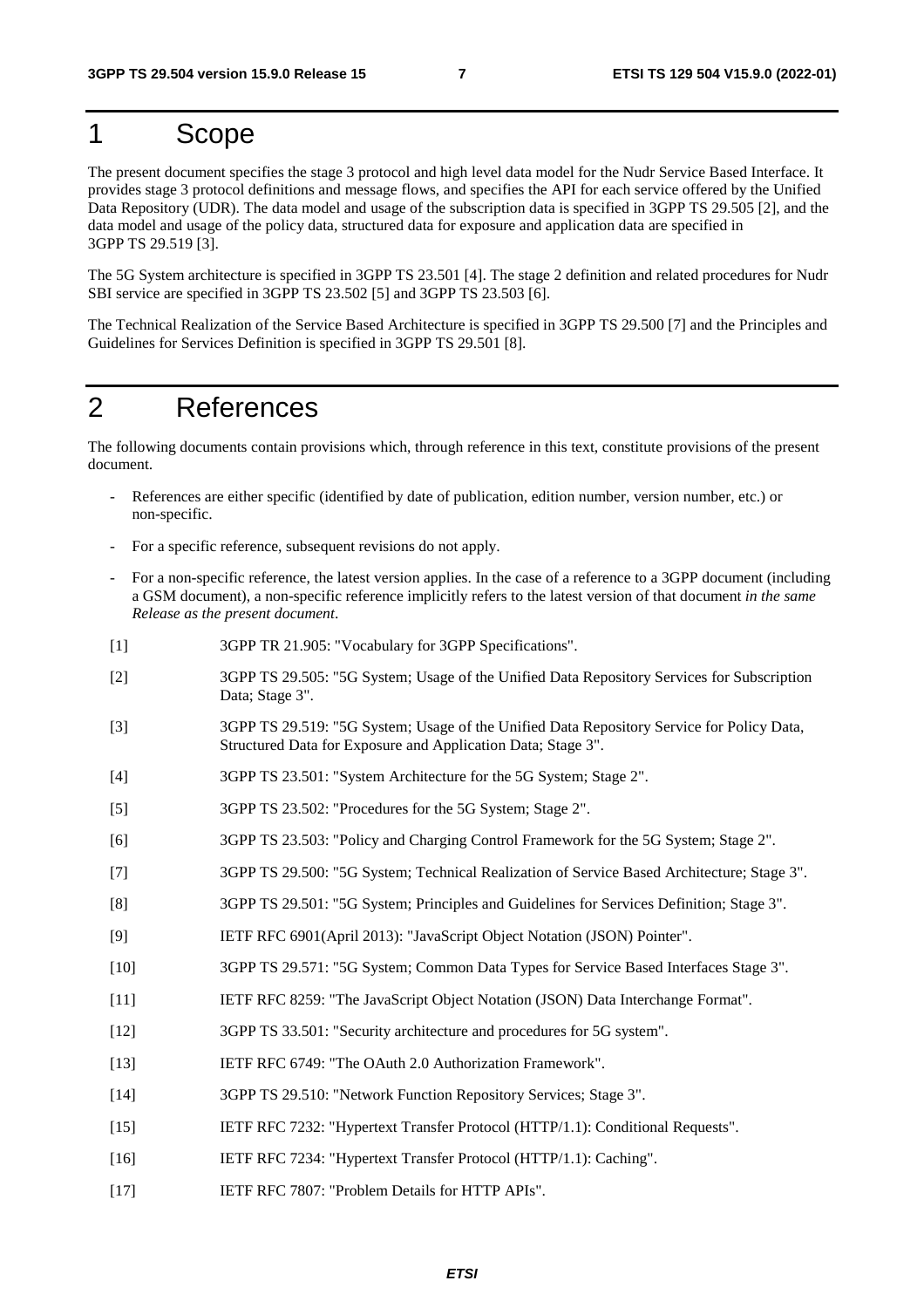- [18] IETF RFC 7396: "JSON Merge Patch".
- [19] IETF RFC 6902: "JavaScript Object Notation (JSON) Patch".
- [20] 3GPP TR 21.900: "Technical Specification Group working methods".

# 3 Definitions and abbreviations

### 3.1 Definitions

For the purposes of the present document, the terms and definitions given in 3GPP TR 21.905 [1] and the following apply. A term defined in the present document takes precedence over the definition of the same term, if any, in 3GPP TR 21.905 [1].

### 3.2 Abbreviations

For the purposes of the present document, the abbreviations given in 3GPP TR 21.905 [1] and the following apply. An abbreviation defined in the present document takes precedence over the definition of the same abbreviation, if any, in 3GPP TR 21.905 [1].

| <b>GPSI</b> | Generic Public Subscription Identifier |
|-------------|----------------------------------------|
| <b>NEF</b>  | <b>Network Exposure Function</b>       |
| <b>PCF</b>  | <b>Policy Control Function</b>         |
| <b>SUPI</b> | Subscription Permanent Identifier      |
| <b>UDM</b>  | Unified Data Management                |
| <b>UDR</b>  | Unified Data Repository                |
|             |                                        |

# 4 Overview

The Unified Data Repository (UDR) is the network entity in the 5G Core Network (5GC) supporting the following functionalities:

- Storage and retrieval of subscription data as specified in 3GPP TS 29.505 [2];
- Storage and retrieval of policy data as specified in 3GPP TS 29.519 [3];
- Storage and retrieval of structured data for exposure as specified in 3GPP TS 29.519 [3];
- Storage and retrieval of application data (including Packet Flow Descriptions (PFDs) for application detection, application request information for multiple UEs) as specified in 3GPP TS 29.519 [3];
- Subscription to notification and the notification of subscribed data changes.

Figures 4-1 shows the data storage architecture for the 5GC: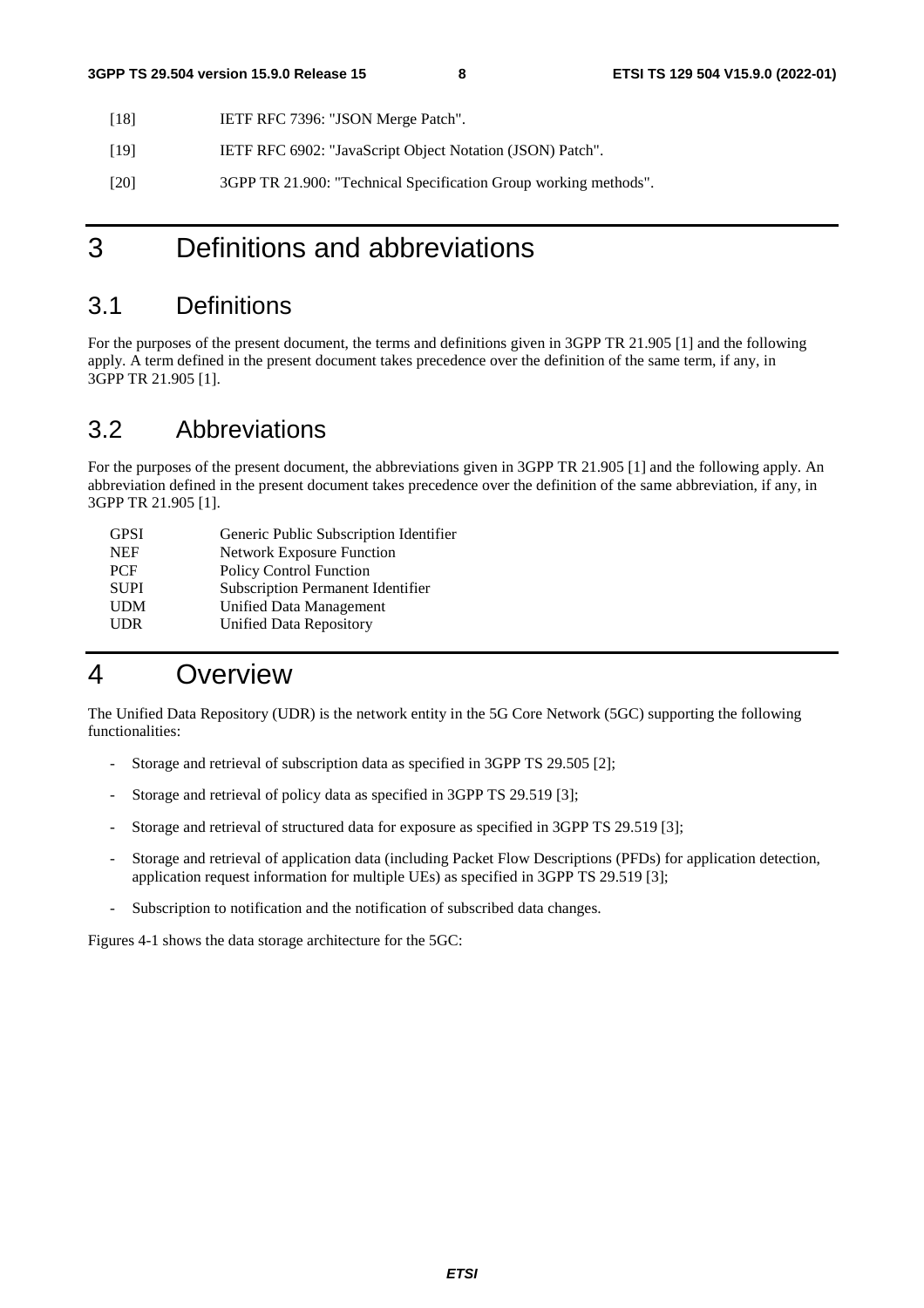

**Figure 4-1: Data storage architecture** 

The Nudr interface is used by the network functions (i.e. UDM, PCF and NEF) to access a particular set of the data stored in the UDR.

# 5 Services offered by the UDR

### 5.1 Introduction

The UDR offers the following services via the Nudr interface:

- Nudr\_DataRepository Service
	- NOTE: This service corresponds to the Nudr\_DataManagement service in 3GPP TS 23.501 [4], 3GPP TS 23.502 [5] and 3GPP TS 23.503 [6].

### 5.2 Nudr\_DataRepository Service

#### 5.2.1 Service Description

#### 5.2.1.1 Service and operation description

The UDR is acting as NF Service Producer. It provides Unified Data Repository service to the NF service consumer. The NF Service Consumers are the UDM, PCF and NEF.

For the Nudr\_DataRepository service, the following service operations are defined:

- **Query**
- **Create**
- **Delete**
- **Update**
- Subscribe
- Unsubscribe
- Notify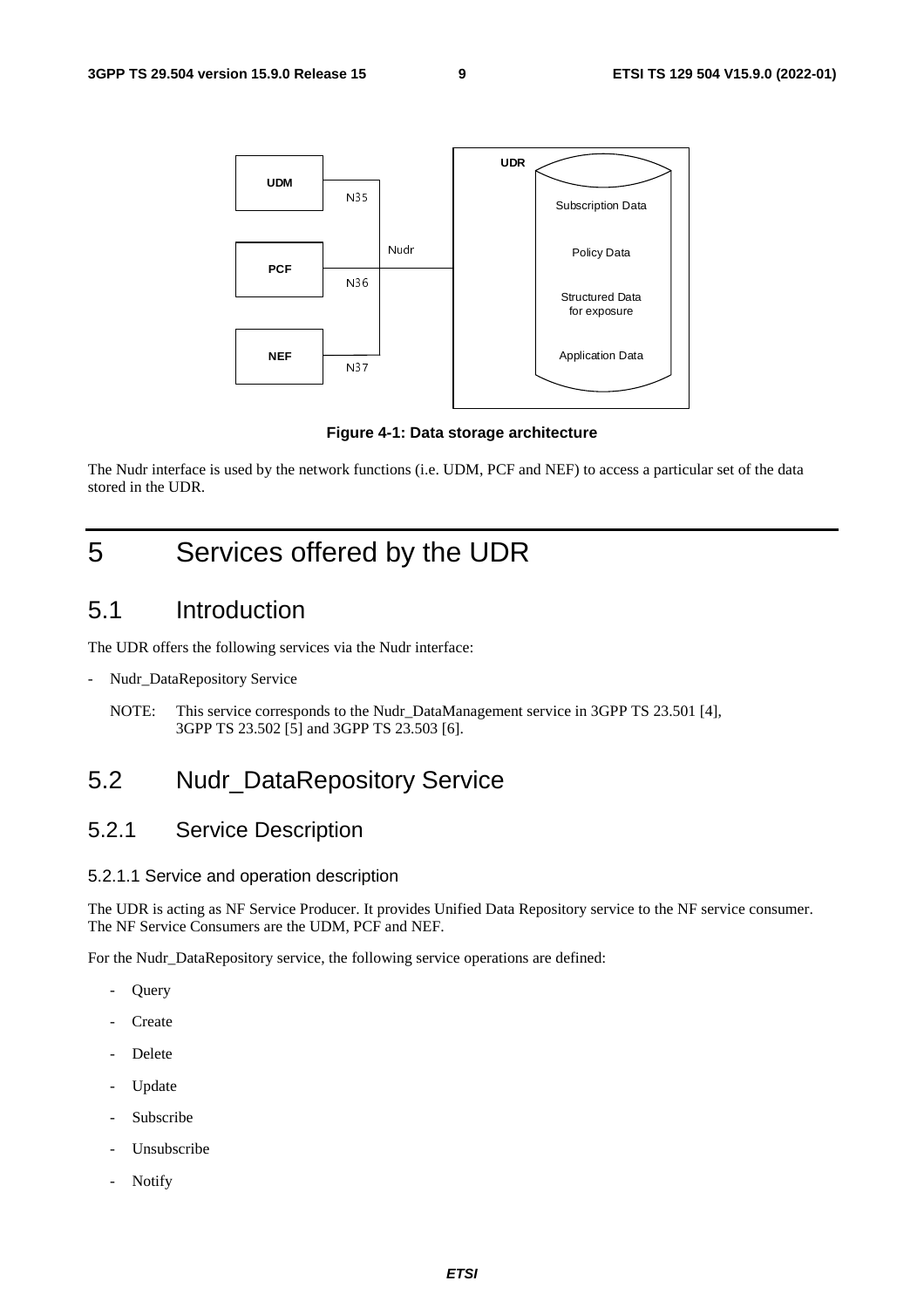This service allows NF service consumers to retrieve, create, update, modify and delete data stored in the UDR.

This service allows the NF service consumers to subscribe/unsubscribe the data change notification and to be notified of the data change.

#### 5.2.1.2 Service operation and data access authorization

UDR provides one Nudr DataRepository service to all of the NF consumers, while different types of data may have different data access authorizations, the UDR shall be able to have the authorization management mechanism to guarantee the safety of data access.

And the information in the Nudr\_DataRepository service operation should be able to identify the NF type of the consumer and the service operation type or name, and to indicate the requested data information including the data set and data subset, and the resource/data identifier. All HTTP methods for the service operation shall include the information in the appropriate place of the HTTP message.

If there is an illegal service operation or data access request initiated by a NF consumer, the service failure response should be returned through the Nudr interface with an explicit cause value.

#### 5.2.2 Service Operations

#### 5.2.2.1 Introduction

This clause specifies the generic Nudr\_DataRepository service operations towards the different data sets as shown in Figure 4-1.

The HTTP request of the service operations contains a resource URI that the {apiSpecificResourceUriPart} (see clause 4.4.2 in 3GPP TS 29.501[4]) consists of a top-level segment and sub-level segment(s).

For Create, Query, Update and Delete operations, the top-level segment indicates one top level resource representing one of the data sets, which are defined as "/subscription-data", "/policy-data", "/exposure-data" and "/application-data" in Figure 6.1.3.1-1. And a certain child resource is indicated by of the end URI of the sub-level segments, which are defined in 3GPP TS 29.505 [2] for use when the top-level segment is "/subscription-data" and in 3GPP TS 29.519 [3] for use when the top-level segment is "/policy-data", "/exposure-data" or "/application-data".

For Subscribe/Unsubscribe to data change notification operations, the resource of the subscription to the notification should be as the child resource of each of the data sets (i.e. "/subscription-data", "/policy-data", "/exposure-data" and "/application-data"), which are indicated by the top-level segment in the URI. And the resource representation of the subscription to the notification should be indicated by the sub-level segment of each data set.

The following procedures for each operation should be taken as the common procedures and applicable to corresponding detail procedures with the same service operation in 3GPP TS 29.505 [2] and 3GPP TS 29.519 [3].

#### 5.2.2.2 Query

#### 5.2.2.2.1 General

The Query service operation is used to retrieve the data stored in the UDR. HTTP GET method shall be used for the service operation to request the certain data record(s). One piece of data records should be a data set, a data subset, a group of data in one data subset, or a specific data. If the data record(s) are the attribute(s), query parameter or the combination of query parameters should be used as the filters to control the content of result.

#### 5.2.2.2.2 Data retrieval

Figure 5.2.2.2.2-1 shows a scenario where the NF service consumer (e.g. UDM, PCF or NEF) sends a request to the UDR to retrieve data.

Query parameters may be used for data retrieval:

- i) Clause 5.2.2.2.3 specifies the query parameter used for retrieving subset of a resource;
- ii) Other query parameters are defined in 3GPP TS 29.505 [2] and 3GPP TS 29.519 [3].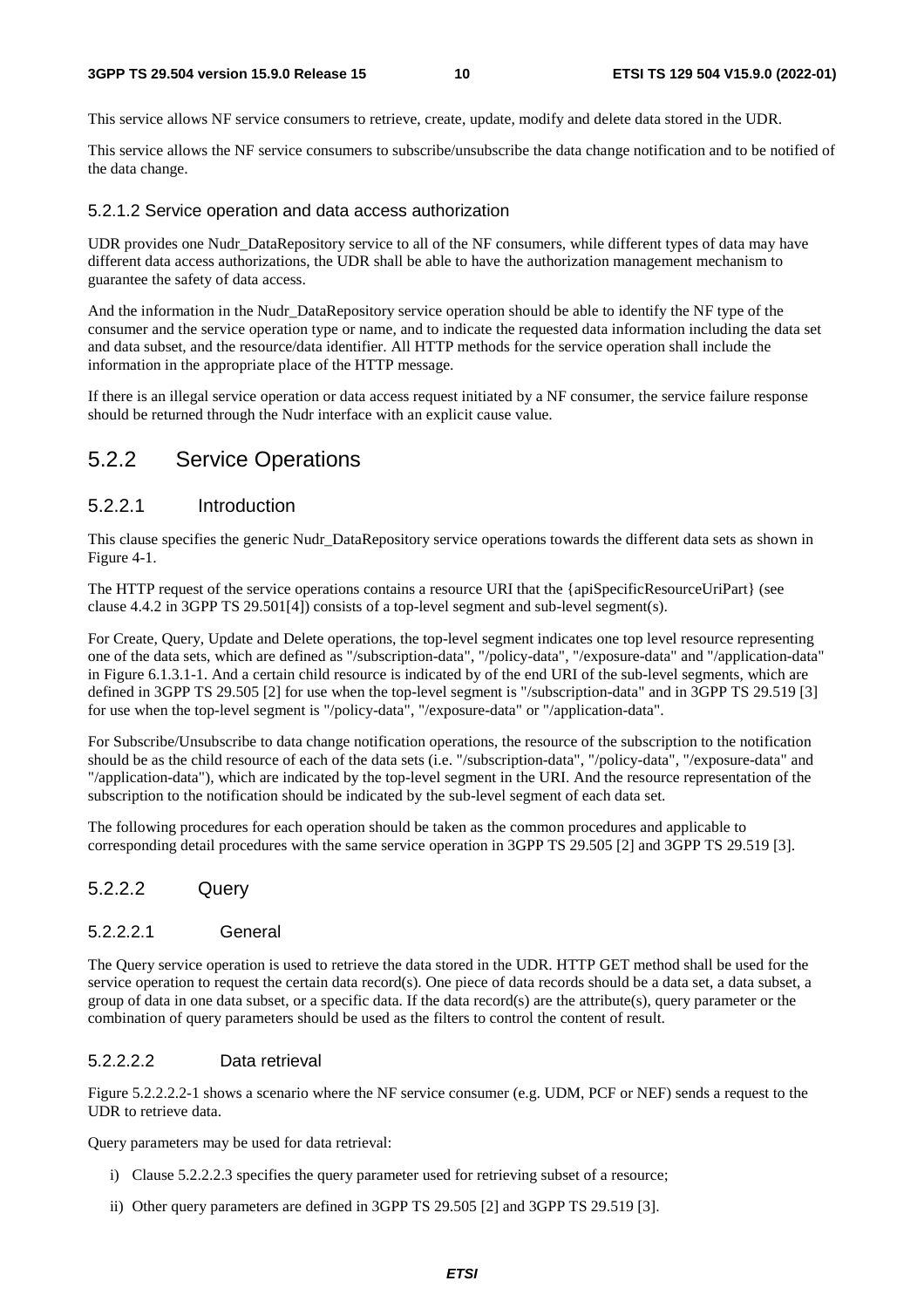



- 1. The NF service consumer shall send a GET request to the resource representing the data. Query parameters may be used to restrict the response to the requested data record(s) of the resource's representation. Query parameters may also indicate the features that the NF service consumer supports as described in clause 6.6.2 of 3GPP TS 29.500 [7].
- 2. On success, the UDR shall respond with "200 OK" with the message body containing the requested data record(s) restricted to the query parameters. (and thus also to the indicated features supported by the NF service consumer).

On failure, the UDR shall return an appropriated error code with the error cause information.

The error codes of corresponding service operations in 3GPP TS 29.505 [2] and 3GPP TS 29.519 [3] shall align and comply with the failure response mechanism which is defined in 3GPP TS 29.500 [7].

#### 5.2.2.2.3 Retrieval of subset of a resource

When a resource has multiple attributes, it is allowed for the NFs to retrieve a subset of the attributes. When the attribute is of type map, it is allowed for the NFs to retrieve individual member(s) of that map. For retrieval of subset of a resource, a new query parameter "fields" is defined to carry the identities of the attributes to be retrieved. The definition of "fields" query parameter is:

- 1) "fields" query parameter is of type array; and
- 2) each element of the array is of type string encoded as a JSON pointer as defined IETF RFC 6901 [9].
- NOTE: identifying an individual element in the array is supported by JSON pointer, however it is not recommended to use this feature if the client is not exactly aware of the order of the members in the array.

If retrieval of subset of a particular resource is supported, then all the attributes of the corresponding data type of that resource shall be optional or conditional.

EXAMPLE 1:

Given the following representation of ExResource:

```
{
```

```
 "lv1Attr1": "value1" 
 "lv1Attr2": "value2" 
 "lv1Attr3": { 
  "lv2Attr1": "value3" 
  "lv2Attr2": "value4" 
 }
```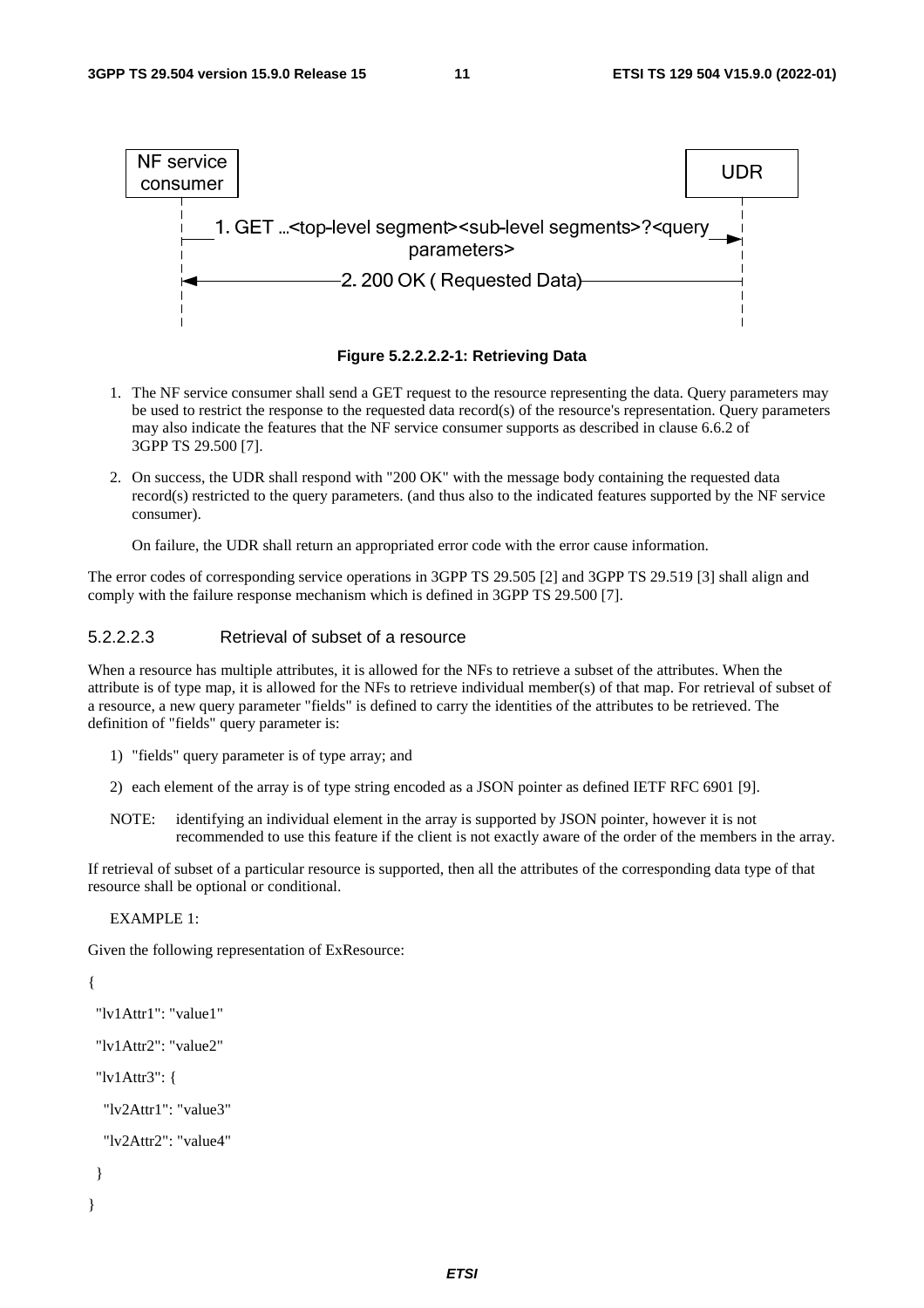To retrieve "lv1Attr1" and "lv2Attr2", the NF sends the following request:

```
GET /ExResource?fields=/lv1Attr1, /lv1Attr3/lv2Attr2
```
Upon success, the UDR then returns the following representation:

```
{ 
  "lv1Attr1": "value1" 
  "lv1Attr3": { 
   "lv2Attr2": "value4" 
  }
```
}

#### EXAMPLE 2:

Given the following representation of ExResource:

```
{
```

```
 "Attr1": "value1"
```
"Attr2": "value2"

"AttrMap": {

"Key1": {ExObject1}

"Key2": {ExObject2}

}

}

To retrieve "Attr1" and the second member of "AttrMap ", the NF sends the following request:

GET /ExResource?fields=/Attr1, /AttrMap/Key2

Upon success, the UDR then returns the following representation:

```
{
```
"Attr1": "value1"

"AttrMap": {

```
 "Key2": {ExObject2}
```

```
 }
```

```
}
```
#### 5.2.2.3 Create

#### 5.2.2.3.1 General

The Create service operation is used by the NF service consumer (e.g. NEF) to create the data into the UDR.

The following procedures using the Create service operation are supported:

- Data creation using PUT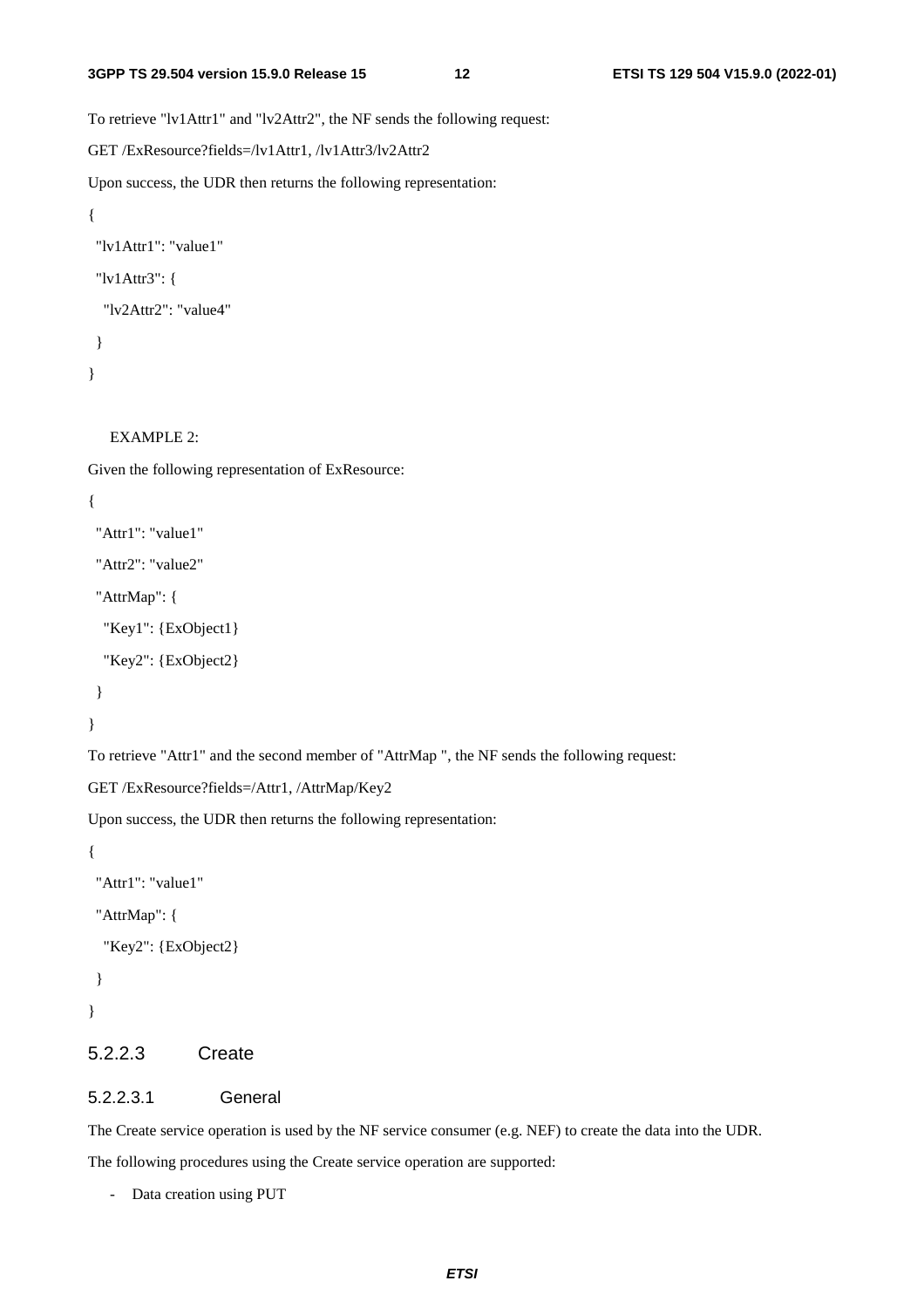Data creation using POST

#### 5.2.2.3.2 Data Creation using PUT

Figure 5.2.2.3.2-1 shows a scenario where the NF service consumer (e.g. NEF) sends a request to the UDR to create data. The parent resource of the resource identified by the resource URI shall be of archetype Store (see clause C.3 in 3GPP TS 29.501[4]).



**Figure 5.2.2.3.2-1: Creating Data using PUT** 

- 1. The NF service consumer shall send a PUT request to the resource representing the data. The payload body of the PUT request shall contain the representation of the new data.
- 2. On success, the UDR shall respond with "201 Created" with the payload containing the representation of the created data, and the "Location" header shall be present and contains the URI of the created data.

On failure, the UDR shall return an appropriated error code with the error cause information.

#### 5.2.2.3.3 Data Creation using POST

Figure 5.2.2.3.3-1 shows a scenario where the NF service consumer (e.g. NEF) sends a request to the UDR to create data. The resource identified by the resource URI shall be of archetype Collection (see clause C.2 in 3GPP TS 29.501[4]).



**Figure 5.2.2.3.3-1: Creating Data using POST** 

- 1. The NF service consumer shall send a POST request to create the new data record as the child resource of the parent resource in the UDR. The payload body of the POST request shall contain the representation of the new data.
- 2. The UDR generates the data identifier and constructs the URI for the created data record by appending the data identifier to the parent resource URI received as request URI of the POST request.

 On success, the UDR shall respond with "201 Created" with the payload containing the representation of the created data, and the "Location" header shall be present and contains the URI of the created data.

On failure, the UDR shall return an appropriated error code with the error cause information.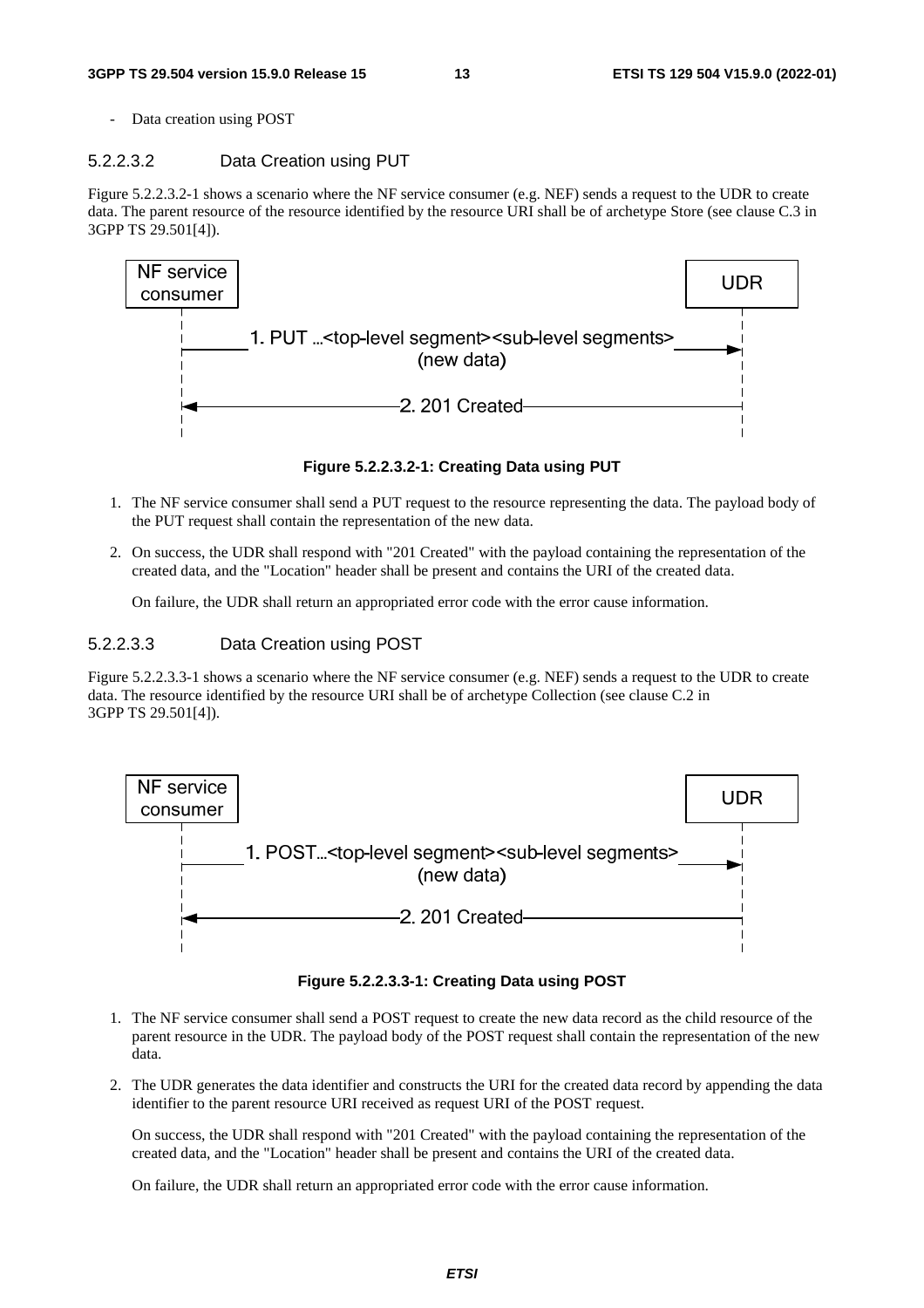#### 5.2.2.4 Delete

#### 5.2.2.4.1 General

The Delete service operation is used by the NF service consumer (e.g. NEF) to remove the data from the UDR.

The following procedures using the Delete service operation are supported:

- Data Deletion

HTTP DELETE method shall be used.

#### 5.2.2.4.2 Deleting Data

Figure 5.2.2.4.2-1 shows a scenario where the NF service consumer (e.g. NEF) sends a request to the UDR to delete a data record.



**Figure 5.2.2.4.2-1: Deleting Data** 

- 1. The NF service consumer shall send a DELETE request to the resource representing the data. The payload body of the request shall be empty.
- 2. On success, the UDR shall respond with "204 No Content", the payload body of the DELETE response shall be empty.

On failure, the UDR shall return an appropriated error code with the error cause information.

#### 5.2.2.5 Update

#### 5.2.2.5.1 General

The Update service operation is used by the NF service consumer (e.g. UDM, PCF or NEF) to update the data stored in the UDR.

The following procedures using the Update service operation are supported:

- Data Update using PATCH
- Data Update using PUT

HTTP PATCH method shall be used to add/create, delete or modify part of the value(s) in the data record (e.g. a specific data or a group of data in one data subset). HTTP PUT method shall be used to replace a complete data record.

#### 5.2.2.5.2 Data Update using PATCH

Figure 5.2.2.5.2-1 shows a scenario where the NF service consumer (e.g. UDM, PCF or NEF) sends a request to the UDR to update some parts of the data record.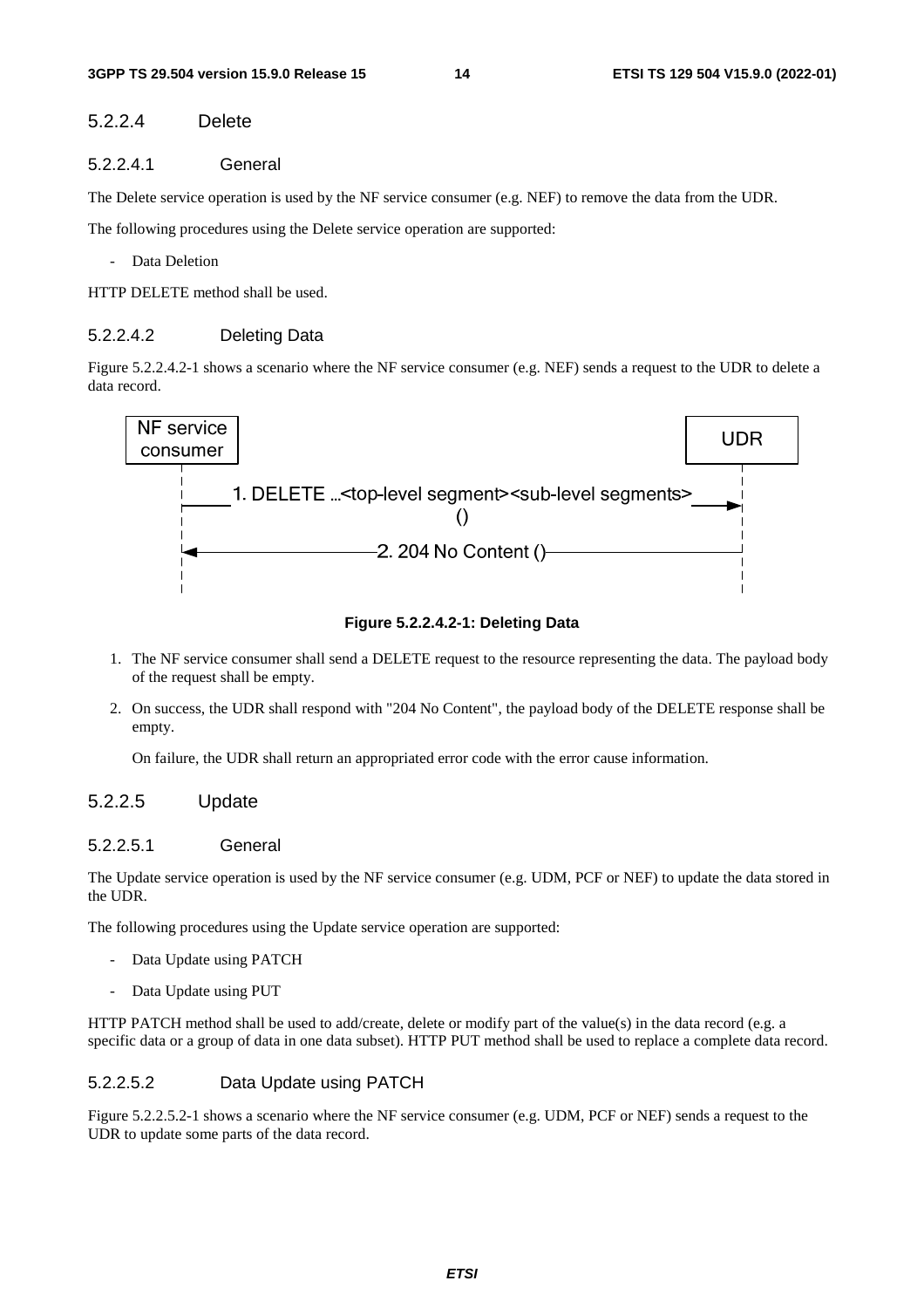



- 1. The NF service consumer shall send a PATCH request to the resource representing the data record. The payload body contains the modification instruction towards the data record.
- 2. On success, the UDR shall respond with "204 No Content".

On failure, the UDR shall return an appropriated error code with the error cause information.

#### 5.2.2.5.3 Data Update using PUT

Figure 5.2.2.5.3-1 shows a scenario where the NF service consumer (e.g. UDM, PCF or NEF) sends a request to the UDR to update the whole data record.



**Figure 5.2.2.5.3-1: Data Updating using PUT** 

- 1. The NF service consumer shall send a PUT request to the resource representing the data record. The payload body contains the new data for the resource.
- 2. On success, the UDR shall respond with "204 No Content" or "200 OK".

On failure, the UDR shall return an appropriated error code with the error cause information.

#### 5.2.2.6 Subscribe

5.2.2.6.1 General

The Subscribe service operation is used for the NF service consumer to subscribe to the data change notification from the UDR.

#### 5.2.2.6.2 NF service consumer subscribes to notifications to UDR

Figure 5.2.2.6.2-1 shows a scenario where the NF service consumer (e.g. UDM, PCF or NEF) sends a request to the UDR to subscribe to data change notifications.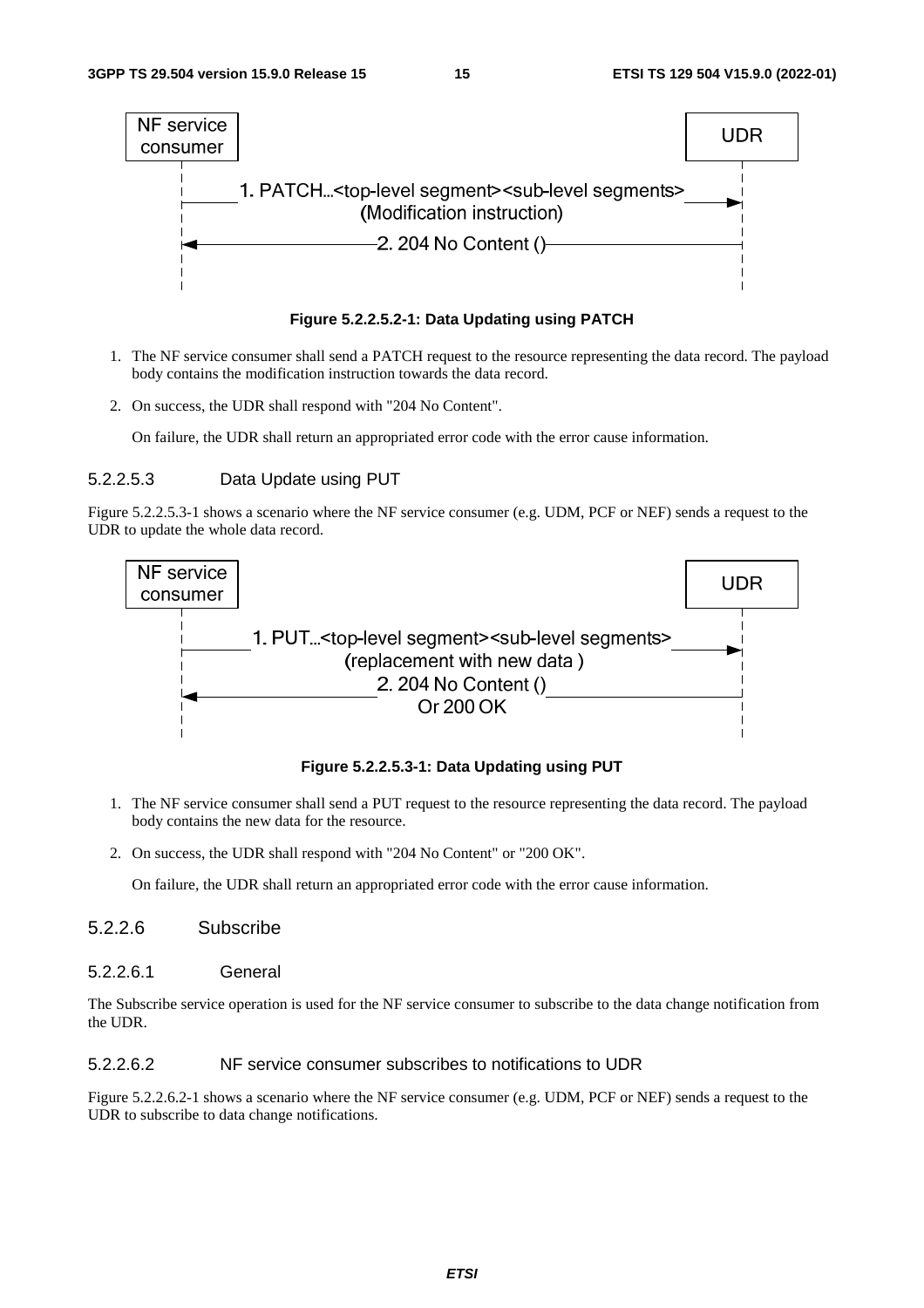

**Figure 5.2.2.6.2-1: subscribing to data change notifications** 

- 1. The NF service consumer sends a POST request to the parent resource (...<top-level segment>/subs-to-notif). The NF service consumer describes the notifications it wants to receive, and it also indicates the features it supports (see clause 6.6.2 of 3GPP TS 29.500 [7]). The request may contain an expiry time, suggested by the NF Service Consumer as a hint, representing the time upto which the subscription is desired to be kept active.
- 2. On success, the UDR responds with "201 Created" with the message body containing a representation of the created subscription and indicating the supported features (see clause 6.6.2 of 3GPP TS 29.500 [7]). The Location HTTP header shall contain the URI of the created subscription. In subsequent notifications according to clause 5.2.2.8.2, the UDR only uses the indicated supported features.

The response based on operator policies and taking into account the expiry time included in the request, may contain an expiry time (i.e a future timestamp), as determined by the UDR, after which the subscription becomes invalid. If an expiry time was included in the request, then the expiry time returned in the response should be less than or equal to that value. Once the subscription expires, if the NF Service Consumer wants to keep receiving notifications, it shall create a new subscription in the UDR. The UDR shall not provide the same expiry time (i.e a future timestamp) for many subscriptions in order to avoid all of them expiring and recreating the subscription at the same time. If the expiry time is not included in the response, the NF Service Consumer shall consider the subscription to be valid without an expiry time.

On failure, the UDR returns an appropriated error code with the error cause information.

#### 5.2.2.6.3 Stateless UDM subscribes to notifications to UDR

Figure 5.2.2.6.3-1 shows a scenario where the stateless UDM subscribes to notification to the UDR.



#### **Figure 5.2.2.6.3-1: subscribing to data change notifications via stateless UDM**

1. The stateless UDM sends a POST request to the UDR to subscribe to the notifications.

 The SubData in the POST request body shall indicate the same data for which a change will trigger a notification.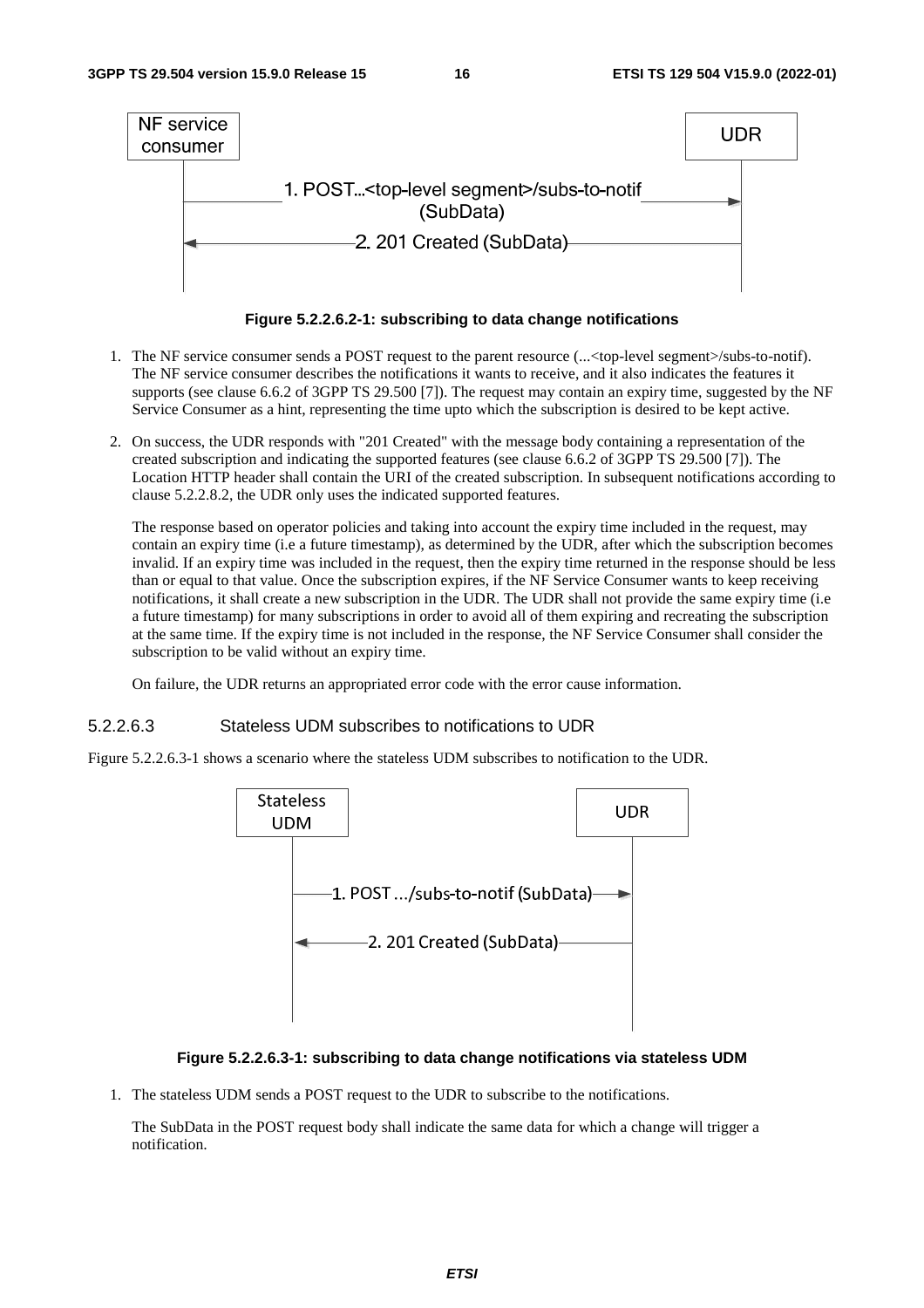The SubData in the POST request body shall contain a callbackReference URI to which the notifications will be sent to. The host part of the callbackReference URI shall be set to the FQDN of the UDM set to which the stateless UDM belongs.

 The SubData in the POST request body shall contain an original callbackReference URI of the NF which initially triggers the subscription.

The request may contain an expiry time, suggested by the NF Service Consumer as a hint, representing the time upto which the subscription is desired to be kept active.

2. On success, the UDR responds with "201 Created" with the message body containing a representation of the created subscription. The Location HTTP header shall contain the URI of the created subscription and that URI shall contain the subscription ID allocated by the UDR.

The response based on operator policies and taking into account the expiry time included in the request, may contain an expiry time (i.e a future timestamp), as determined by the UDR, after which the subscription becomes invalid. If an expiry time was included in the request, then the expiry time returned in the response should be less than or equal to that value. Once the subscription expires, if the NF Service Consumer wants to keep receiving notifications, it shall create a new subscription in the UDR. The UDR shall not provide the same expiry time (i.e a future timestamp) for many subscriptions in order to avoid all of them expiring and recreating the subscription at the same time. If the expiry time is not included in the response, the NF Service Consumer shall consider the subscription to be valid without an expiry time.

On failure, the UDR returns an appropriated error code with the error cause information.

#### 5.2.2.7 Unsubscribe

#### 5.2.2.7.1 General

The Unsubscribe service operation is used for the NF service consumer to unsubscribe to the data change notification from the UDR.

#### 5.2.2.7.2 Unsubscribe service operation

Figure 5.2.2.7.2-1 shows a scenario where the NF service consumer (e.g. UDM, PCF or NEF) sends a request to the UDR to unsubscribe to data change notifications.



#### **Figure 5.2.2.7.2-1: Unsubscribing to the data change notifications**

- 1. The NF service consumer sends a DELETE request to the resource identified by the URI previously received during subscription creation, i.e. in the Location header field of the HTTP 201 Created response.
- 2. On success, the UDR responds with "204 No Content".

On failure, the UDR returns an appropriated error code with the error cause information.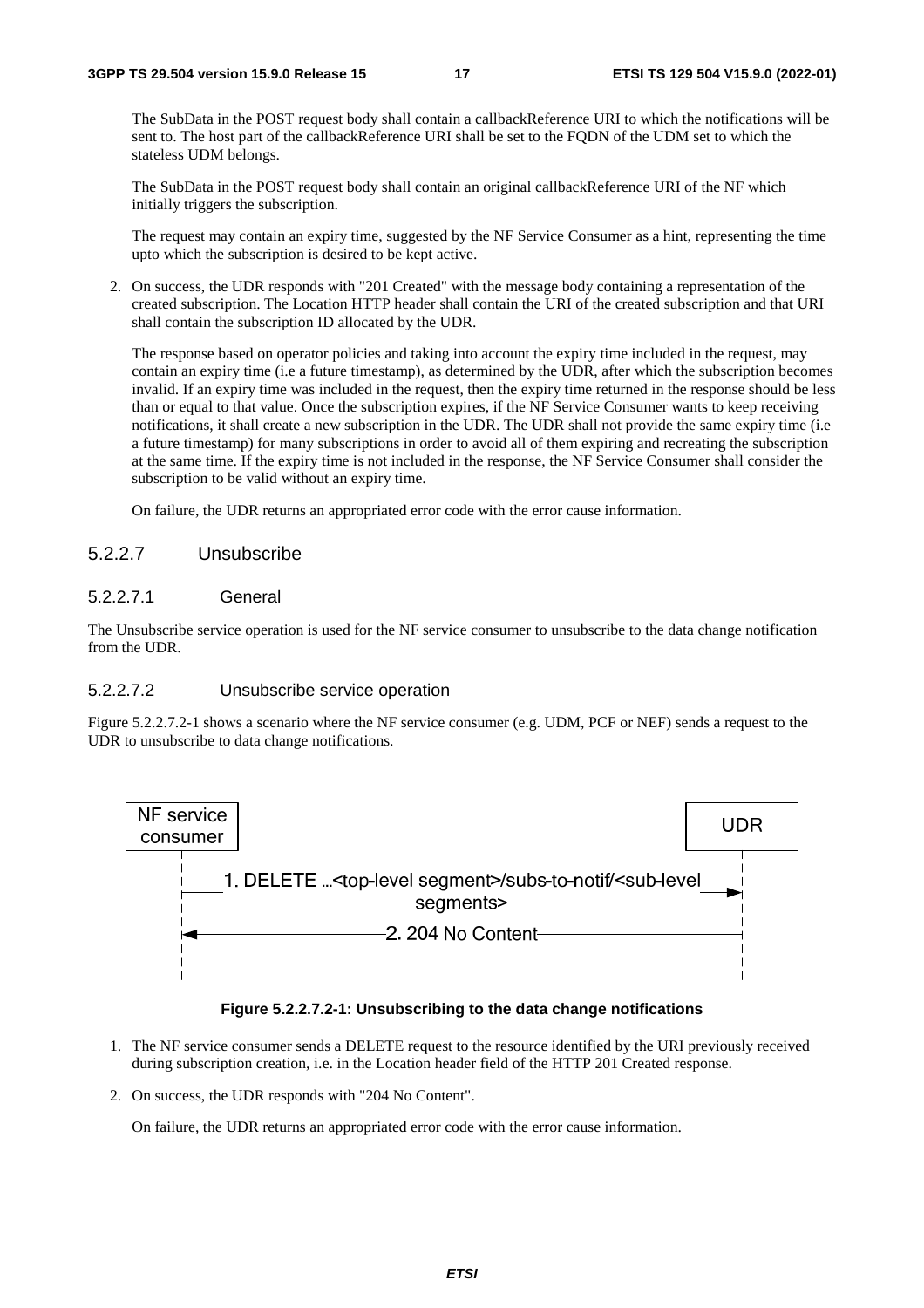#### 5.2.2.8 Notify

#### 5.2.2.8.1 General

The Notify service operation is used for the UDR to notify the data change notification to the previous subscribe operation requestor.

#### 5.2.2.8.2 Notification to NF service consumer on data change

Figure 5.2.2.8.2-1 shows a scenario where the UDR notifies the NF service consumer about the subscribed data change. The request contains the CallbackReference URI as previously received in the subscribe operation (see clause 5.2.2.6).



**Figure 5.2.2.8.2-1: Data Change Notification** 

- 1. The UDR sends a POST request to the callbackReference URI as provided by the NF service consumer in the subscribe operation.
- 2. On success, the NF service consumer responds with "204 No Content".

On failure, the NF service consumer responds an appropriated error code with the error cause information.

#### 5.2.2.8.3 Notification to stateless UDM on data change

Figure 5.2.2.8.3-1 shows a scenario where the UDR notifies the NF service consumer about the subscribed data change.



**Figure 5.2.2.8.3-1: Data Change Notification to stateless UDM** 

1. The UDR sends a POST request to the callbackReference URI as provided by the stateless UDM in the subscribe operation.

 The notification in the POST request body shall contain the original callbackReference URI which is received in step 1 of Figure 5.2.2.6.3-1.

2. On success, the stateless UDM responds with "204 No Content".

On failure, the stateless UDM responds an appropriated error code with the error cause information.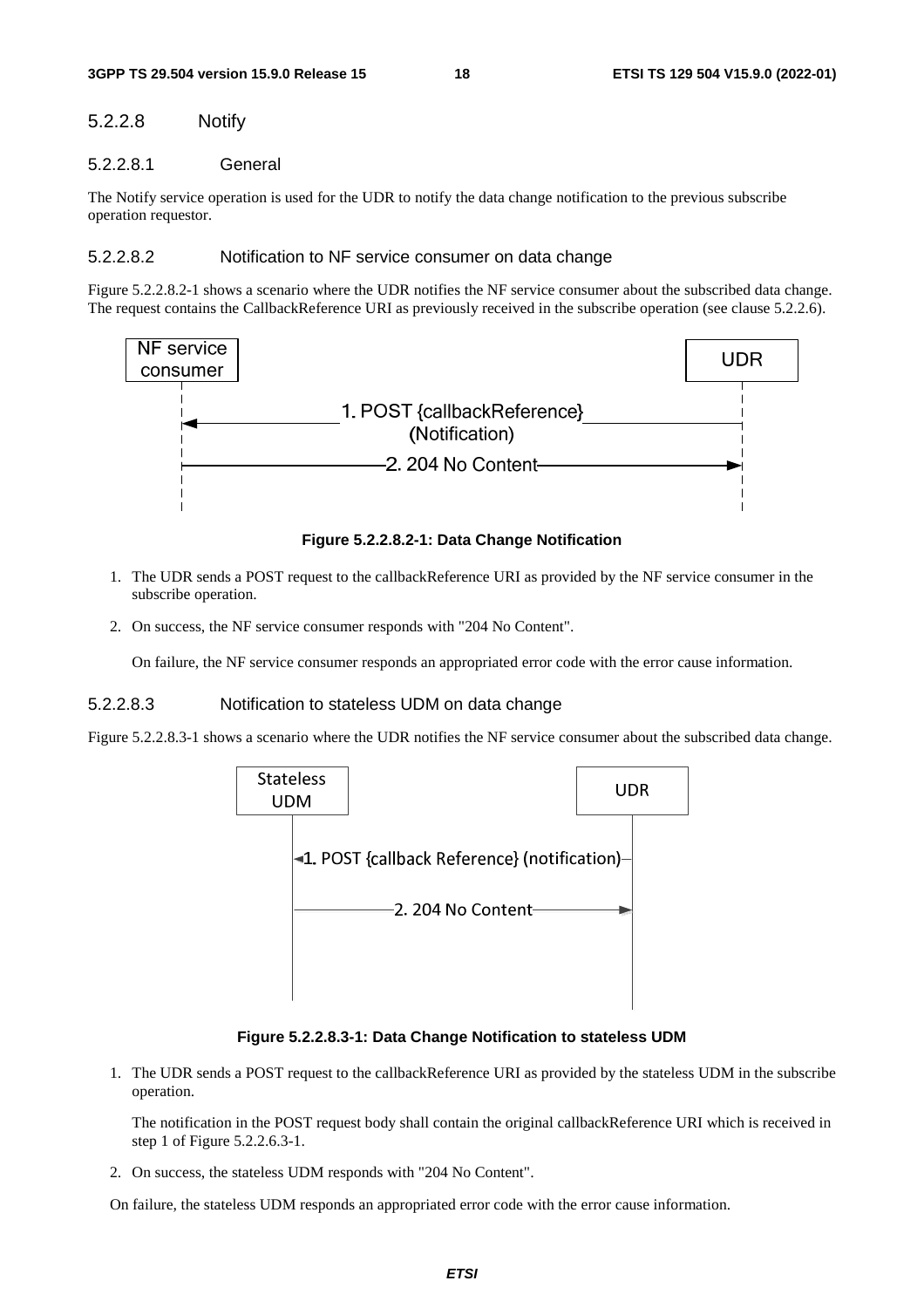# 6 API Definitions

### 6.1 Nudr\_DataRepository Service API

#### 6.1.1 API URI

The Nudr-dr shall use the Nudr-dr API.

The request URI used in HTTP request from the NF service consumer towards the NF service producer shall have the structure defined in clause 4.4.1 of 3GPP TS 29.501 [5], i.e.:

#### **{apiRoot}/<apiName>/{apiVersion}/<apiSpecificResourceUriPart>**

with the following components:

- The {apiRoot} shall be set as described in 3GPP TS 29.501 [5].
- The <apiName> shall be "nudr-dr".
- The  $\{apiVersion\}$  shall be "v2".
- The <apiSpecificResourceUriPart> shall be set as described in clause 6.1.3.

#### 6.1.2 Usage of HTTP

#### 6.1.2.1 General

Nudr service shall comply with the usage of HTTP/2.0 protocol over Service Based Interfaces. (See Clause 5, 3GPP TS 29.500[7]).

#### 6.1.2.2 HTTP standard headers

#### 6.1.2.2.1 General

The usage of HTTP standard headers shall be supported on Nudr interface as defined in clause 5.2.2 of 3GPP TS 29.500 [7].

#### 6.1.2.2.2 Content type

The following content types shall be supported:

- JSON, as defined in IETF RFC 8259 [11], shall be used as content type of the HTTP bodies specified in the present specification as indicated in clause 5.4 of 3GPP TS 29.500 [4].
- The Problem Details JSON Object (IETF RFC 7807 [17]). The use of the Problem Details JSON object in a HTTP response body shall be signalled by the content type "application/problem+json".
- JSON Merge Patch (IETF RFC 7396 [18]. The use of the JSON Merge Patch format in a HTTP request body shall be signalled by the content type "application/merge-patch+json".
- JSON Patch (IETF RFC 6902 [19]). The use of the JSON Patch format in a HTTP request body shall be signalled by the content type "application/json-patch+json".

#### 6.1.2.2.3 Cache-Control

As described in IETF RFC 7234 [16] clause 5.2, a "Cache-Control" header should be included in HTTP responses carrying a representation of cacheable resources (e.g. SessionManagementSubscriptionData). If it is included, it shall contain a "max-age" value, indicating the amount of time in seconds after which the received response is considered stale.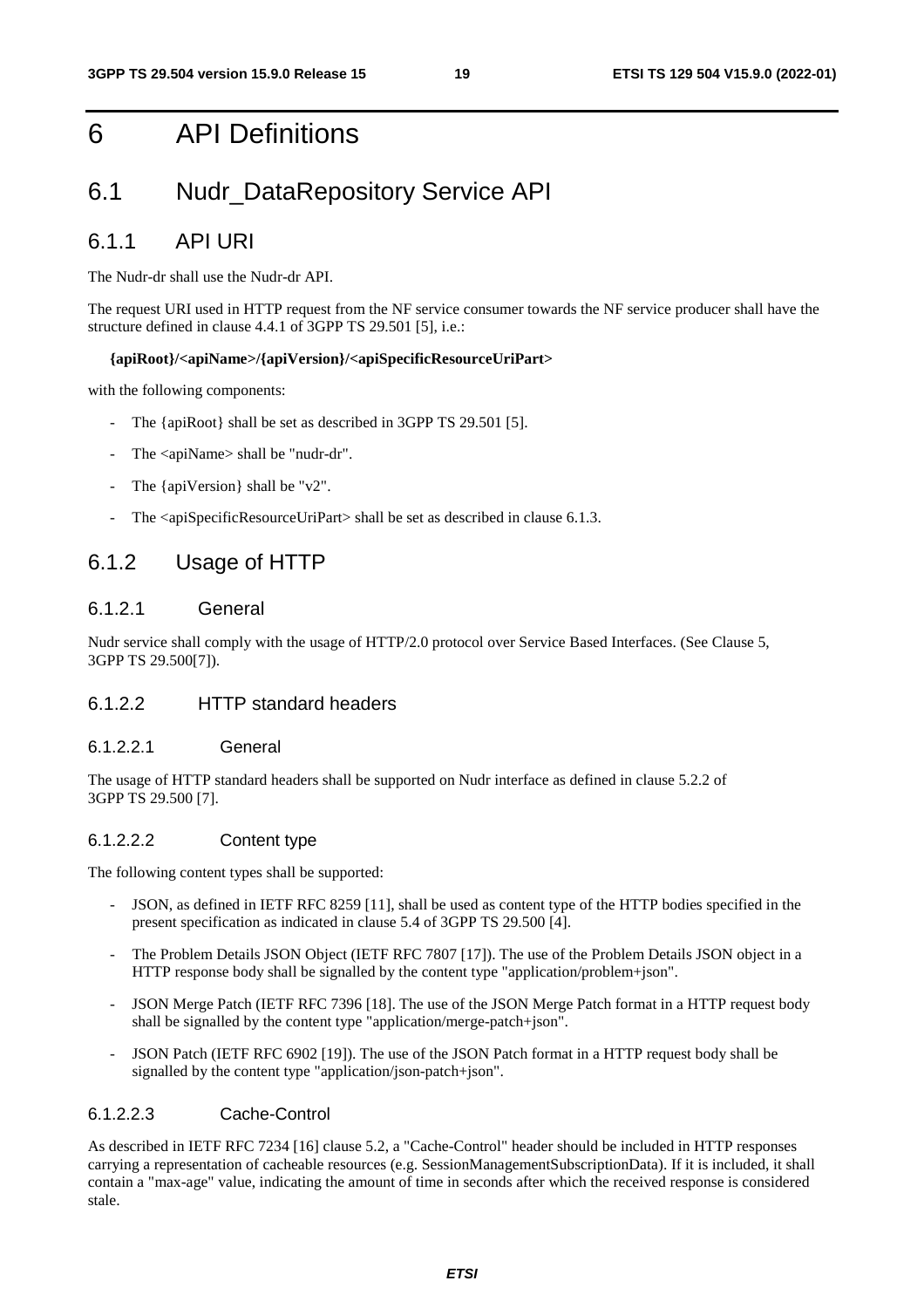The "max-age" value shall be configurable by operator policy.

#### 6.1.2.2.4 ETag

As described in IETF RFC 7232 [15] clause 2.32, an "ETag" (entity-tag) header should be included in HTTP responses carrying a representation of cacheable resources (e.g. AccessAndMobilitySubscriptionData) to allow an NF Service Consumer performing a conditional request with "If-None-Match" header. If it is included, it shall contain a servergenerated strong validator, that allows further matching of this value (included in subsequent client requests) with a given resource representation stored in the server or in a cache.

#### 6.1.2.2.5 If-None-Match

As described in IETF RFC 7232 [15] clause 3.2, an NF Service Consumer may issue conditional GET request towards UDR by including an "If-None-Match" header in HTTP requests containing one or several entity tags received in previous responses for the same resource.

#### 6.1.2.2.6 Last-Modified

As described in IETF RFC 7232 [15] clause 2.2, a "Last-Modified" header should be included in HTTP responses carrying a representation of cacheable resources (e.g. SmfSelectionSubscriptionData) to allow an NF Service Consumer performing a conditional request with "If-Modified-Since" header.

#### 6.1.2.2.7 If-Modified-Since

As described in IETF RFC 7232 [15] clause 3.3, an NF Service Consumer may issue conditional GET request towards UDR, by including an "If-Modified-Since" header in HTTP requests.

#### 6.1.2.2.8 When to Use Entity-Tags and Last-Modified Dates

Both "ETag" and "Last-Modified" headers should be sent in the same HTTP response as stated in IETF RFC 7232 [15] clause 2.4.

NOTE: "ETag" is a stronger validator than "Last-Modified" and is preferred.

If the UDR included an "ETag" header with the resource then a conditional request for this resource shall be performed with the "If-None-Match" header.

#### 6.1.2.3 HTTP custom headers

#### 6.1.2.3.1 General

The custom HTTP headers applicable to Nudr service are specified in the following clauses.

#### 6.1.2.3.2 3gpp-Sbi-Message-Priority

Nudr interface shall support 3gpp-Sbi-Message-Priority custom header. The header contains the HTTP/2 message priority value. See details in Clause 5.2.3.2.2 of 3GPP TS 29.500 [7].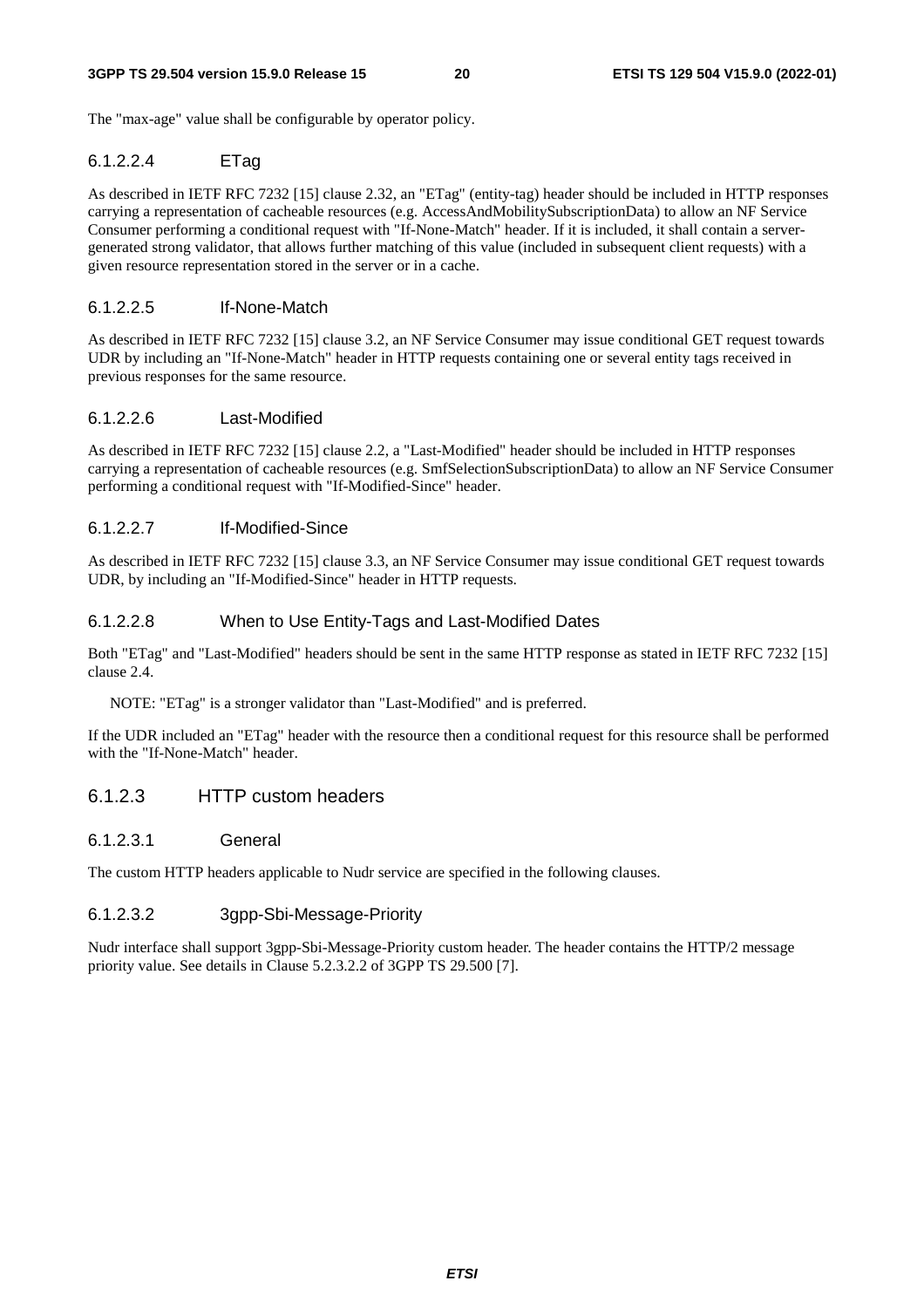### 6.1.3 Resources

6.1.3.1 Overview



#### **Figure 6.1.3.1-1: Resource URI structure of the nudr-dr API**

Table 6.1.3.1-1 provides an overview of the resources and applicable HTTP methods.

**Table 6.1.3.1-1: Resources and methods overview** 

| Resource name                    | <b>Resource URI</b> | <b>HTTP</b><br>method<br>or<br>custom<br>operation | <b>Description</b>                                                                        |
|----------------------------------|---------------------|----------------------------------------------------|-------------------------------------------------------------------------------------------|
| SubscriptionData                 | /subscription-data  | none                                               | For sub-level resource names,<br>resource URIs and HTTP methods<br>see 3GPP TS 29.505 [2] |
| PolicyData                       | /policy-data        | none                                               | For sub-level resource names.<br>resource URIs and HTTP methods<br>see 3GPP TS 29.519 [3] |
| <b>StructuredDataForExposure</b> | /exposure-data      | none                                               | For sub-level resource names.<br>resource URIs and HTTP methods<br>see 3GPP TS 29.519 [3] |
| ApplicationData                  | /application-data   | none                                               | For sub-level resource names,<br>resource URIs and HTTP methods<br>see 3GPP TS 29.519 [3] |

#### 6.1.3.2 SubscriptionData

See 3GPP TS 29.505 [2].

#### 6.1.3.3 PolicyData

See 3GPP TS 29.519 [3].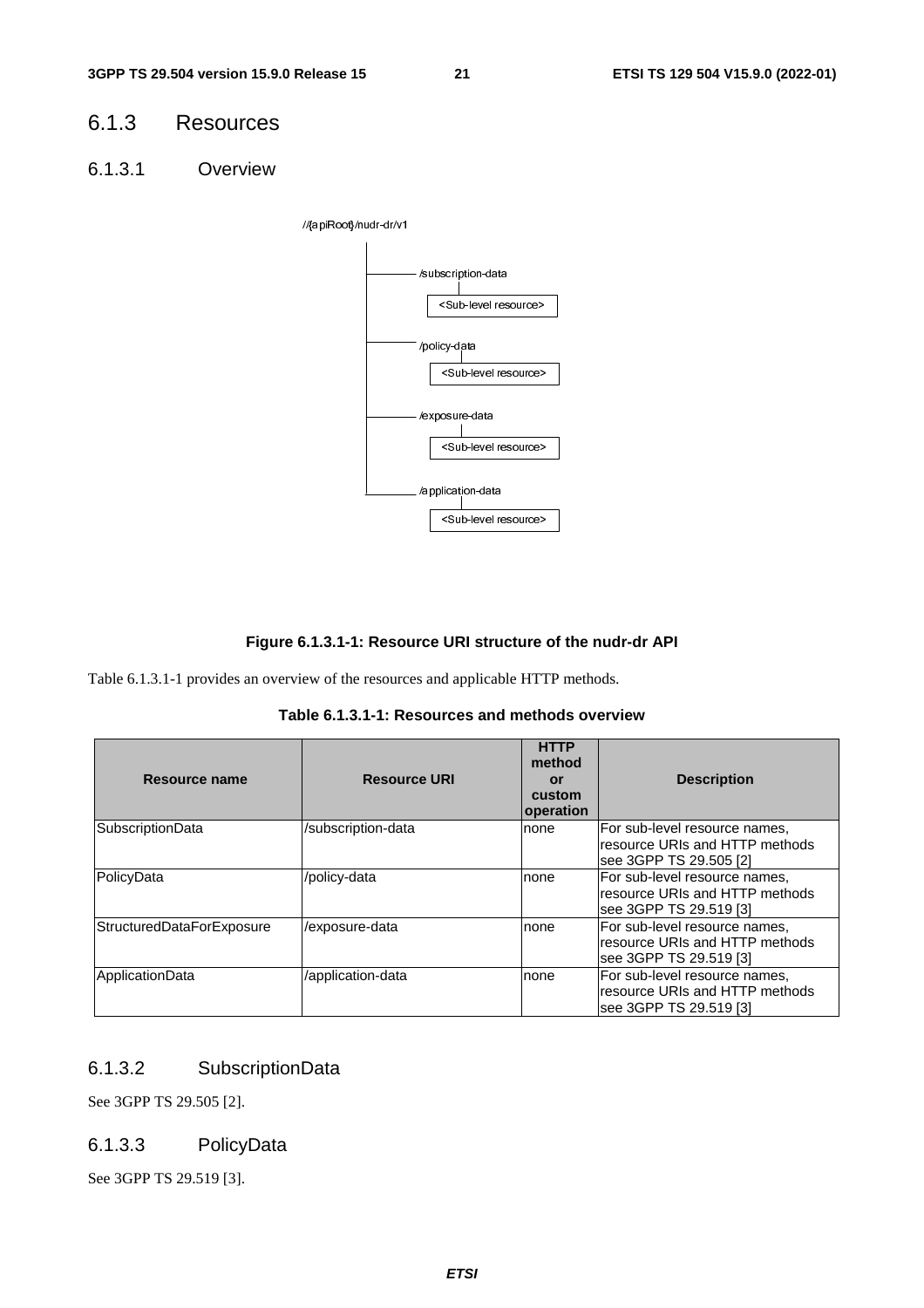#### 6.1.3.4 StructuredDataForExposure

See 3GPP TS 29.519 [3].

#### 6.1.3.5 ApplicationData

See 3GPP TS 29.519 [3].

#### 6.1.5 Notifications

#### 6.1.5.1 General

This clause specifies the general mechanism of notifications of changed data, which are stored in the UDR, and the mechanism should be applicable to the data change notifications, which are specified in 3GPP TS 29.505[2] and 3GPP TS 29.519[3].

#### 6.1.5.2 Data Change Notification

The POST method shall be used for Data Change Notifications and the URI shall be as provided during the subscription procedure.

Resource URI: {callbackReference}

Support of POST request data structures should contain the object of changed data and conditionally the URI of original Callback reference, which is received from the original subscribed NF.

### 6.1.6 Error Handling

Table 6.1.6-1 lists common response body data structures used within the nudr\_dr API

|  | Table 6.1.6-1: Common Response Body Data Structures |
|--|-----------------------------------------------------|
|--|-----------------------------------------------------|

| Data type                                                                                   |  | <b>Cardinality</b> | Response<br><b>codes</b>      | <b>Description</b>                                                    |
|---------------------------------------------------------------------------------------------|--|--------------------|-------------------------------|-----------------------------------------------------------------------|
| <b>ProblemDetails</b>                                                                       |  | 101                | Axx, 5xx<br><b>Iresponses</b> | For error status codes, the UDR may provide detailed<br>linformation. |
| NOTE:<br>In addition common data structures as defined in 3GPP TS 29.500 [7] are supported. |  |                    |                               |                                                                       |

The "ProblemDetails" data structure may contain a "cause" attribute to indicate the application error, see 3GPP TS 29.571 [10]. The values for "cause" attribute are defined in table 6.1.6-2.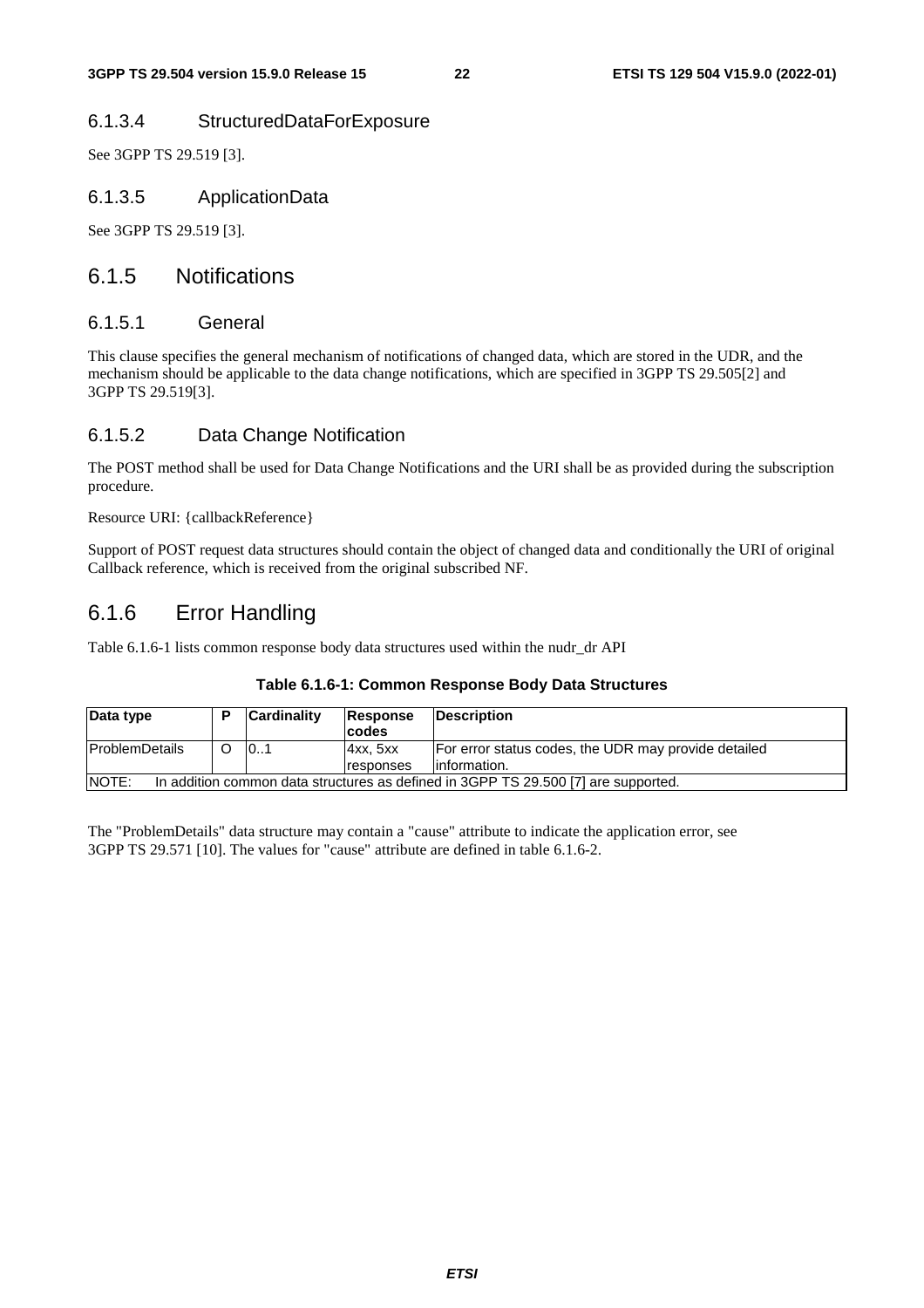| <b>Application Error</b>                                                                                        | <b>HTTP status code</b>      | <b>Description</b>                                                                                                |  |  |
|-----------------------------------------------------------------------------------------------------------------|------------------------------|-------------------------------------------------------------------------------------------------------------------|--|--|
| NF_TYPE_NOT_ALLOWED                                                                                             | 403 Forbidden                | The target data set is not permitted to access for the<br>NF type of the NF consumer.                             |  |  |
| UNSUPPORTED MONITORED URI                                                                                       | 501 Not<br>Implemented       | The subscribe service operation is not able to be<br>implemented due to invalid resource URI to be<br>monitored). |  |  |
| USER NOT FOUND                                                                                                  | 404 Not Found                | The user indicated in the HTTP/2 request does not<br>exist in the UDR.                                            |  |  |
| DATA NO LONGER AVAILABLE                                                                                        | 410 Gone                     | The data indicated in the HTTP/2 request is no longer<br>available in the UDR.                                    |  |  |
| INCORRECT CONDITIONAL GET<br><b>REQUEST</b>                                                                     | 412 Precondition<br>Failed   | One or more conditions given in the request header<br>fields evaluated to false when tested in the UDR.           |  |  |
| UNPROCESSABLE REQUEST                                                                                           | 422 Unprocessable<br>Entity  | The request cannot be procesed due to semantic<br>errors when trying to process a patch method                    |  |  |
| DATABASE INCONSISTENCY                                                                                          | 500 Internal Server<br>Error | Requested data cannot be returned due to database<br>inconsistency                                                |  |  |
| RESOURCE TEMP MOVED                                                                                             | 307 Temporary<br>Redirect    | The resource is unavailable in the current target URI<br>but can be temporarily found in an alternative URI.      |  |  |
| RESOURCE MOVED                                                                                                  | 308 Permanent<br>Redirect    | The resource is unavailable in the current target URI<br>but can be permanently found in an alternative URI.      |  |  |
| NOTE:<br>The error codes shall apply to both 3GPP TS 29.505 [2] and 3GPP TS 29.519 [3]. In addition error codes |                              |                                                                                                                   |  |  |
| shall comply with the definition in clause 5.2.7.2 of 3GPP TS 29.500 [7].                                       |                              |                                                                                                                   |  |  |

**Table 6.1.6-2: Application Errors** 

#### 6.1.7 Security

As indicated in 3GPP TS 33.501 [12], the access to the Nudr\_DataRepository API may be authorized by means of the OAuth2 protocol (see IETF RFC 6749 [13]), using the "Client Credentials" authorization grant, where the NRF (see 3GPP TS 29.510 [14]) plays the role of the authorization server.

If Oauth2 authorization is used, an NF Service Consumer, prior to consuming services offered by the Nudr\_DataRepository API, shall obtain a "token" from the authorization server, by invoking the Access Token Request service, as described in 3GPP TS 29.510 [14], clause 5.4.2.2.

NOTE: When multiple NRFs are deployed in a network, the NRF used as authorization server is the same NRF that the NF Service Consumer used for discovering the Nudr\_DataRepository service.

The Nudr\_DataRepository API defines scopes for OAuth2 authorization as specified in 3GPP TS 33.501 [12]; it defines a single scope consisting on the name of the service (i.e., "nudr-dr"), and it does not define any additional scopes at resource or operation level.

### 6.1.8 Feature negotiation

The optional features in table 6.1.8-1 are defined for the Nudr\_DataRepository API. They shall be negotiated using the extensibility mechanism defined in clause 6.6 of 3GPP TS 29.500 [7].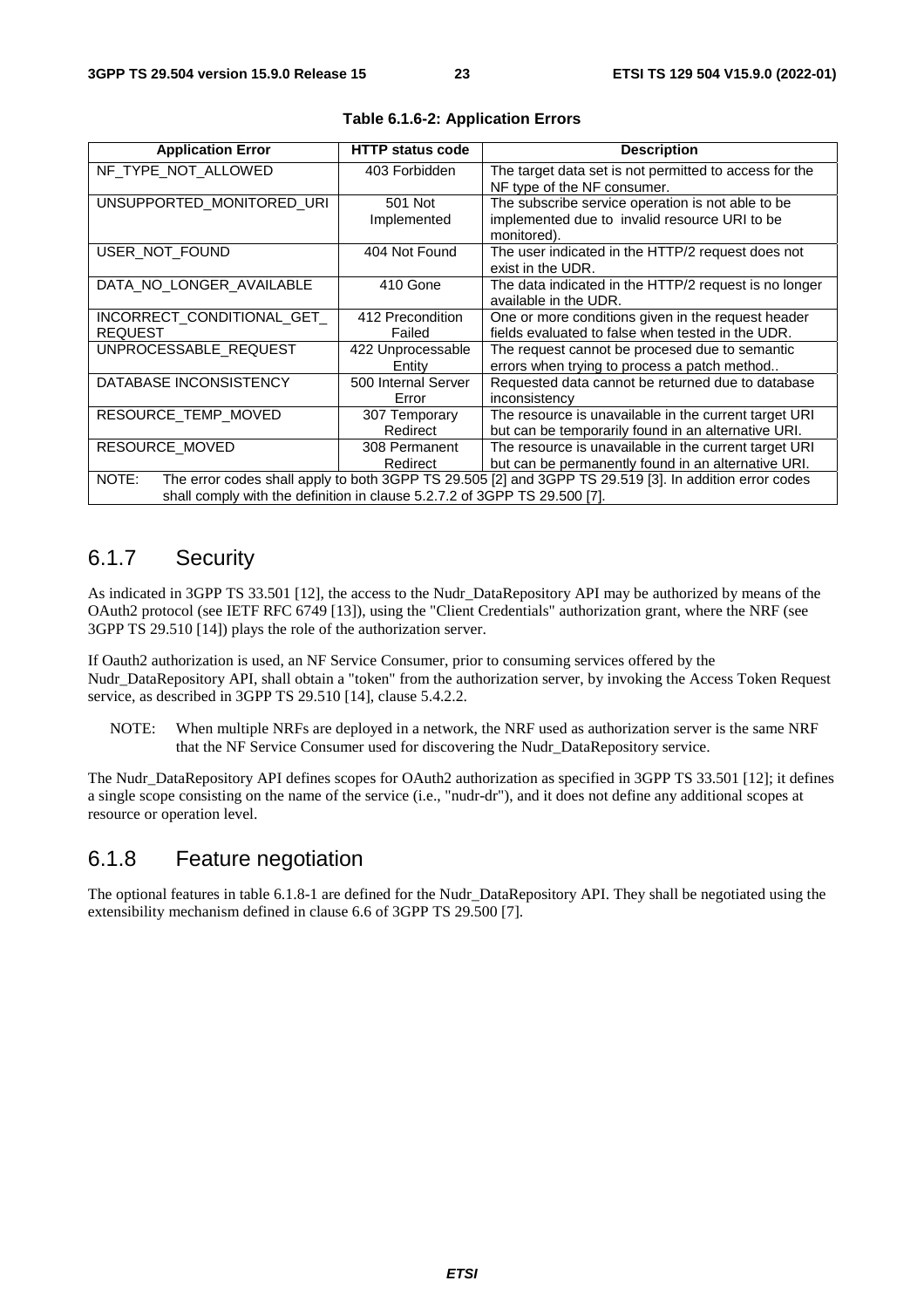| <b>Feature number</b>                                                                     | <b>Feature Name</b>               | <b>Description</b>                                                    |  |  |
|-------------------------------------------------------------------------------------------|-----------------------------------|-----------------------------------------------------------------------|--|--|
|                                                                                           | <b>ResourceRemovalNotificatio</b> | This feature indicates the support of the complete removal of a       |  |  |
|                                                                                           | nPolicyData                       | Policy Data resource.                                                 |  |  |
| 2                                                                                         | ResourceNotificationExposu        | This feature indicates the support of corrections to Notifications of |  |  |
|                                                                                           | reDataFix                         | data changes in the Exposure Data resource.                           |  |  |
| 3                                                                                         | Reserved                          | This feature number is not allowed to be used in Rel-15.              |  |  |
|                                                                                           | Reserved                          | This feature number is not allowed to be used in Rel-15.              |  |  |
| 5                                                                                         | Reserved                          | This feature number is not allowed to be used in Rel-15.              |  |  |
| 6                                                                                         | Reserved                          | This feature number is not allowed to be used in Rel-15.              |  |  |
|                                                                                           | Reserved                          | This feature number is not allowed to be used in Rel-15.              |  |  |
| 8                                                                                         | Reserved                          | This feature number is not allowed to be used in Rel-15.              |  |  |
| 9                                                                                         | Reserved                          | This feature number is not allowed to be used in Rel-15.              |  |  |
| 10                                                                                        | Reserved                          | This feature number is not allowed to be used in Rel-15.              |  |  |
| 11                                                                                        | Reserved                          | This feature number is not allowed to be used in Rel-15.              |  |  |
| 12                                                                                        | Reserved                          | This feature number is not allowed to be used in Rel-15.              |  |  |
| 13                                                                                        | OpSpecDataMapNotification         | This feature indicates the support of the notification of data        |  |  |
|                                                                                           |                                   | changes in the OperatorSpecificData resource by including the         |  |  |
|                                                                                           |                                   | complete map of Operator Specific Data Containers. It applies to      |  |  |
|                                                                                           |                                   | Policy Data resources as specified in 3GPP TS 29.519 [3].             |  |  |
| NOTE:<br>Feature numbers 3 to 12 are not applicable to this release of the specification. |                                   |                                                                       |  |  |

#### **Table 6.1.8-1: Supported Features**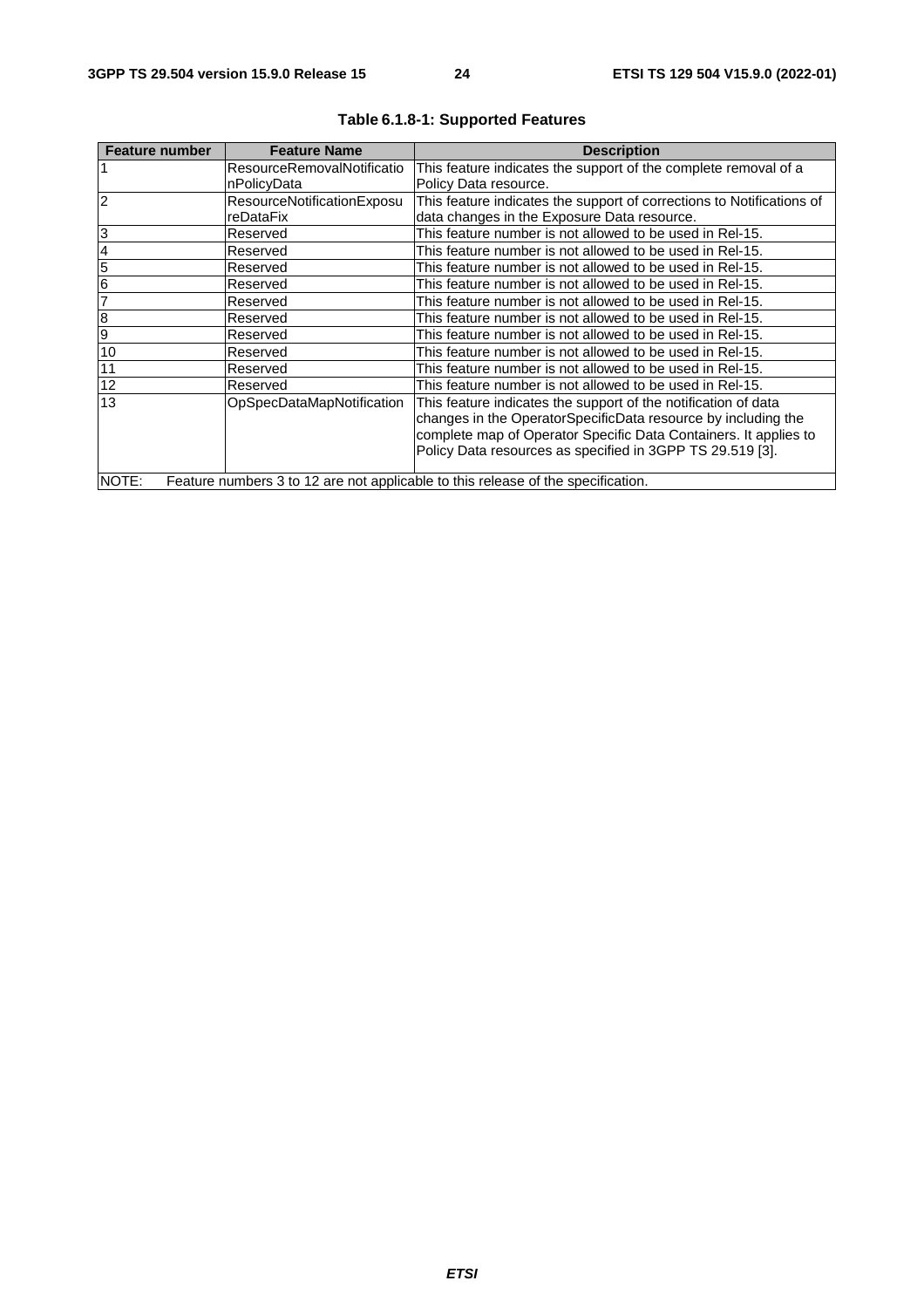# Annex A (normative): OpenAPI specification

### A.1 General

This document specifies the common service operations and the top level data model for Nudr\_DataRepository Service Based Interface. There are no specific HTTP methods or custom operations on the four top level resources in Table 6.1.3.1-1. Hence, the top level OpenAPI specification is not needed.

This Annex takes precedence when being discrepant to other parts of the specification with respect to the encoding of information elements and methods within the API(s).

NOTE 1: The semantics and procedures, as well as conditions, e.g. for the applicability and allowed combinations of attributes or values, not expressed in the OpenAPI definitions but defined in other parts of the specification also apply.

Informative copies of the OpenAPI specification files contained in this 3GPP Technical Specification are available on the public 3GPP file server in the following locations (see clause 5B of the 3GPP TR 21.900 [x] for further information):

- [https://www.3gpp.org/ftp/Specs/archive/OpenAPI/<Release>/](https://www.3gpp.org/ftp/Specs/archive/OpenAPI/%3cRelease%3e/), and
- [https://www.3gpp.org/ftp/Specs/<Plenary>/<Release>/OpenAPI/.](https://www.3gpp.org/ftp/Specs/%3cPlenary%3e/%3cRelease%3e/OpenAPI/)
- NOTE 2: To fetch the OpenAPI specification file after CT#83 plenary meeting for Release 15 in the above links  $\leq$ Plenary $>$  must be replaced with the date the CT Plenary occurs, in the form of year-month (yyyy-mm), e.g. for CT#83 meeting <Plenary> must be replaced with value "2019-03" and <Release> must be replaced with value "Rel-15".

### A.2 Nudr\_DataRepository API

This Annex specifies the formal definition of the Nudr\_DataRepository service. It consists of OpenAPI 3.0.0 specifications, in YAML format.

The OpenAPI 3.0.0 definition related to SubscriptionData shall comply with the definition in 3GPP TS 29.505 [2].

The OpenAPI 3.0.0 definition related to PolicyData, StructuredDataForExposure and ApplicationData shall comply with the definition in 3GPP TS 29.519 [3].

The OpenAPI file for the Nudr\_DataRepository API is defined as follows:

```
openapi: 3.0.0 
info: 
   version: 2.0.6 
   title: 'Nudr_DataRepository API OpenAPI file' 
   description: | 
     Unified Data Repository Service. 
     © 2021, 3GPP Organizational Partners (ARIB, ATIS, CCSA, ETSI, TSDSI, TTA, TTC). 
     All rights reserved. 
externalDocs: 
   description: 3GPP TS 29.504 V15.9.0; 5G System; Unified Data Repository Services; Stage 3 
   url: 'http://www.3gpp.org/ftp/Specs/archive/29_series/29.504/' 
servers: 
   - description: API root 
     url: '{apiRoot}/nudr-dr/v2' 
     variables: 
       apiRoot: 
         default: https://example.com 
security: 
   - {}
```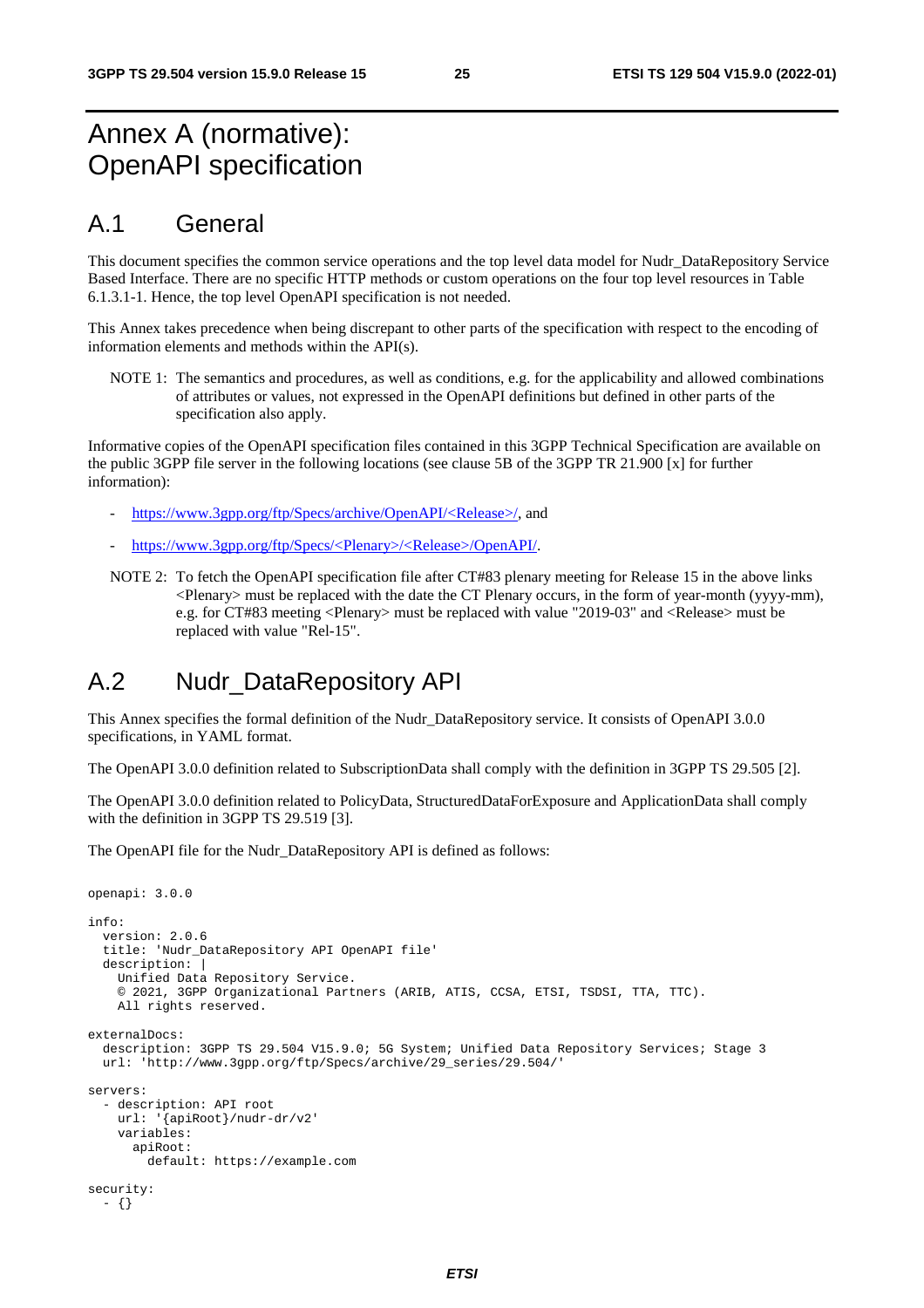- oAuth2ClientCredentials: - nudr-dr paths: /subscription-data/{ueId}/authentication-data/authentication-subscription: \$ref: 'TS29505\_Subscription\_Data.yaml#/paths/~1subscription-data~1%7BueId%7D~1authenticationdata~1authentication-subscription' /subscription-data/{ueId}/authentication-data/authentication-status: \$ref: 'TS29505\_Subscription\_Data.yaml#/paths/~1subscription-data~1%7BueId%7D~1authenticationdata~1authentication-status' /subscription-data/{ueId}/ue-update-confirmation-data/sor-data: \$ref: 'TS29505\_Subscription\_Data.yaml#/paths/~1subscription-data~1%7BueId%7D~1ue-updateconfirmation-data~1sor-data' /subscription-data/{ueId}/ue-update-confirmation-data/upu-data: \$ref: 'TS29505\_Subscription\_Data.yaml#/paths/~1subscription-data~1%7BueId%7D~1ue-updateconfirmation-data~1upu-data' /subscription-data/{ueId}/{servingPlmnId}/provisioned-data: \$ref: 'TS29505\_Subscription\_Data.yaml#/paths/~1subscriptiondata~1%7BueId%7D~1%7BservingPlmnId%7D~1provisioned-data' /subscription-data/{ueId}/{servingPlmnId}/provisioned-data/am-data: \$ref: 'TS29505\_Subscription\_Data.yaml#/paths/~1subscriptiondata~1%7BueId%7D~1%7BservingPlmnId%7D~1provisioned-data~1am-data' /subscription-data/{ueId}/{servingPlmnId}/provisioned-data/smf-selection-subscription-data: \$ref: 'TS29505\_Subscription\_Data.yaml#/paths/~1subscriptiondata~1%7BueId%7D~1%7BservingPlmnId%7D~1provisioned-data~1smf-selection-subscription-data' /subscription-data/{ueId}/{servingPlmnId}/provisioned-data/sm-data: \$ref: 'TS29505\_Subscription\_Data.yaml#/paths/~1subscriptiondata~1%7BueId%7D~1%7BservingPlmnId%7D~1provisioned-data~1sm-data' /subscription-data/{ueId}/context-data: \$ref: 'TS29505\_Subscription\_Data.yaml#/paths/~1subscription-data~1%7BueId%7D~1context-data' /subscription-data/{ueId}/context-data/amf-3gpp-access: \$ref: 'TS29505\_Subscription\_Data.yaml#/paths/~1subscription-data~1%7BueId%7D~1context-data~1amf-3gpp-access' /subscription-data/{ueId}/context-data/amf-non-3gpp-access: \$ref: 'TS29505\_Subscription\_Data.yaml#/paths/~1subscription-data~1%7BueId%7D~1context-data~1amfnon-3gpp-access' /subscription-data/{ueId}/context-data/smf-registrations: \$ref: 'TS29505\_Subscription\_Data.yaml#/paths/~1subscription-data~1%7BueId%7D~1context-data~1smfregistrations' /subscription-data/{ueId}/context-data/smf-registrations/{pduSessionId}: \$ref: 'TS29505\_Subscription\_Data.yaml#/paths/~1subscription-data~1%7BueId%7D~1context-data~1smfregistrations~1%7BpduSessionId%7D' /subscription-data/{ueId}/operator-specific-data: \$ref: 'TS29505\_Subscription\_Data.yaml#/paths/~1subscription-data~1%7BueId%7D~1operator-specificdata' /subscription-data/{ueId}/context-data/smsf-3gpp-access: \$ref: 'TS29505\_Subscription\_Data.yaml#/paths/~1subscription-data~1%7BueId%7D~1contextdata~1smsf-3gpp-access' /subscription-data/{ueId}/context-data/smsf-non-3gpp-access: \$ref: 'TS29505\_Subscription\_Data.yaml#/paths/~1subscription-data~1%7BueId%7D~1contextdata~1smsf-non-3gpp-access' /subscription-data/{ueId}/{servingPlmnId}/provisioned-data/sms-mng-data: \$ref: 'TS29505\_Subscription\_Data.yaml#/paths/~1subscriptiondata~1%7BueId%7D~1%7BservingPlmnId%7D~1provisioned-data~1sms-mng-data' /subscription-data/{ueId}/{servingPlmnId}/provisioned-data/sms-data: \$ref: 'TS29505\_Subscription\_Data.yaml#/paths/~1subscriptiondata~1%7BueId%7D~1%7BservingPlmnId%7D~1provisioned-data~1sms-data' /subscription-data/{ueId}/pp-data: \$ref: 'TS29505\_Subscription\_Data.yaml#/paths/~1subscription-data~1%7BueId%7D~1pp-data' /subscription-data/{ueId}/context-data/ee-subscriptions: \$ref: 'TS29505\_Subscription\_Data.yaml#/paths/~1subscription-data~1%7BueId%7D~1context-data~1eesubscriptions' /subscription-data/{ueId}/context-data/ee-subscriptions/{subsId}: \$ref: 'TS29505\_Subscription\_Data.yaml#/paths/~1subscription-data~1%7BueId%7D~1context-data~1eesubscriptions~1%7BsubsId%7D' /subscription-data/{ueId}/context-data/ee-subscriptions/{subsId}/amf-subscriptions: \$ref: 'TS29505\_Subscription\_Data.yaml#/paths/~1subscription-data~1%7BueId%7D~1context-data~1eesubscriptions~1%7BsubsId%7D~1amf-subscriptions' /subscription-data/group-data/{ueGroupId}/ee-subscriptions: \$ref: 'TS29505\_Subscription\_Data.yaml#/paths/~1subscription-data~1groupdata~1%7BueGroupId%7D~1ee-subscriptions' /subscription-data/group-data/{ueGroupId}/ee-subscriptions/{subsId}: \$ref: 'TS29505\_Subscription\_Data.yaml#/paths/~1subscription-data~1groupdata~1%7BueGroupId%7D~1ee-subscriptions~1%7BsubsId%7D' /subscription-data/{ueId}/ee-profile-data: \$ref: 'TS29505\_Subscription\_Data.yaml#/paths/~1subscription-data~1%7BueId%7D~1ee-profile-data' /subscription-data/{ueId}/context-data/sdm-subscriptions: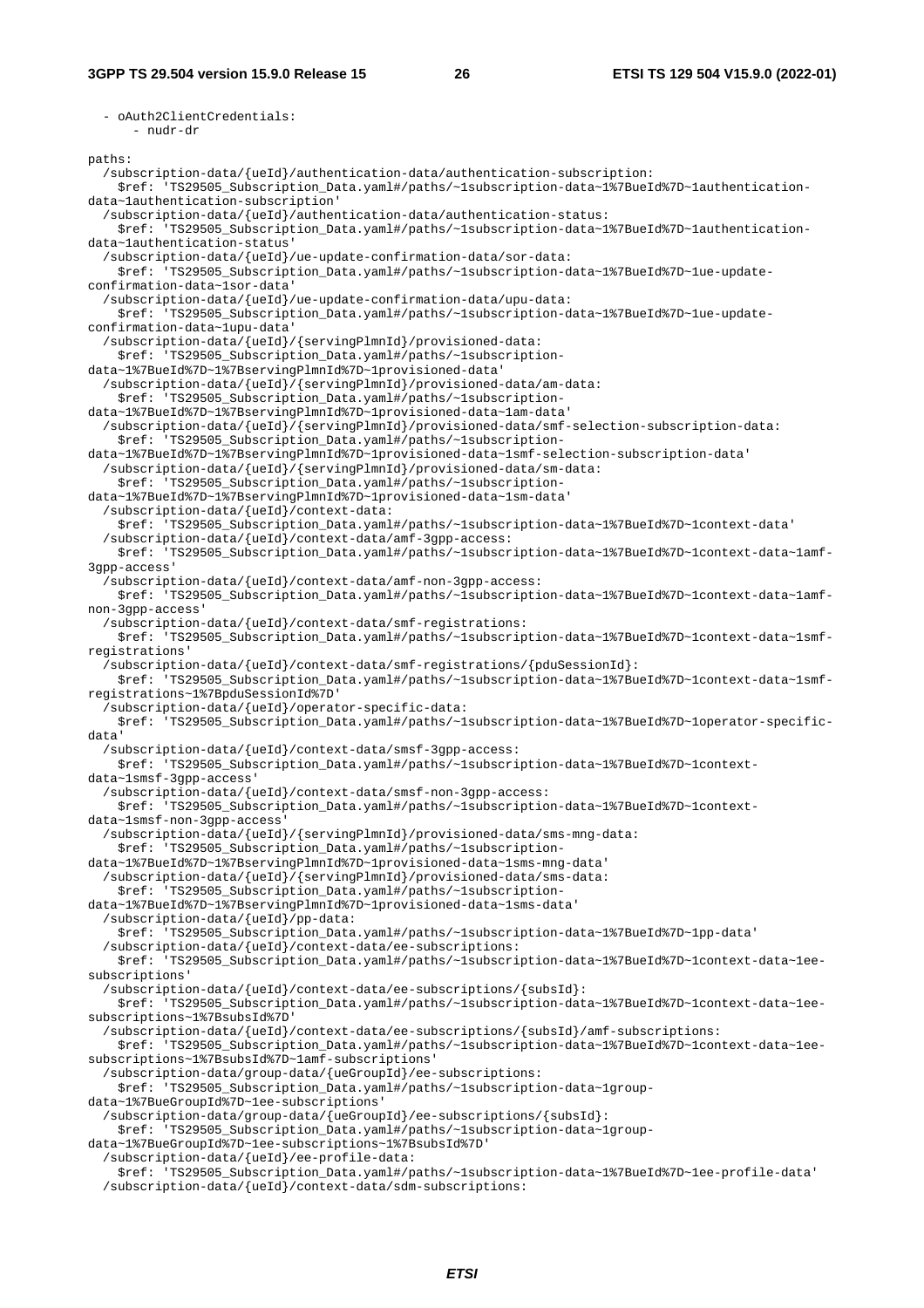\$ref: 'TS29505 Subscription Data.yaml#/paths/~1subscription-data~1%7BueId%7D~1context-data~1sdmsubscriptions' /subscription-data/{ueId}/context-data/sdm-subscriptions/{subsId}: \$ref: 'TS29505\_Subscription\_Data.yaml#/paths/~1subscription-data~1%7BueId%7D~1context-data~1sdmsubscriptions~1%7BsubsId%7D' /subscription-data/shared-data: \$ref: 'TS29505\_Subscription\_Data.yaml#/paths/~1subscription-data~1shared-data' /subscription-data/subs-to-notify: \$ref: 'TS29505\_Subscription\_Data.yaml#/paths/~1subscription-data~1subs-to-notify' /subscription-data/subs-to-notify/{subsId}: \$ref: 'TS29505\_Subscription\_Data.yaml#/paths/~1subscription-data~1subs-to-notify~1%7BsubsId%7D' /subscription-data/{ueId}/{servingPlmnId}/provisioned-data/trace-data: \$ref: 'TS29505\_Subscription\_Data.yaml#/paths/~1subscriptiondata~1%7BueId%7D~1%7BservingPlmnId%7D~1provisioned-data~1trace-data' /subscription-data/{ueId}/identity-data: \$ref: 'TS29505\_Subscription\_Data.yaml#/paths/~1subscription-data~1%7BueId%7D~1identity-data' /subscription-data/{ueId}/operator-determined-barring-data: \$ref: 'TS29505\_Subscription\_Data.yaml#/paths/~1subscription-data~1%7BueId%7D~1operatordetermined-barring-data' /subscription-data/group-data/group-identifiers: \$ref: 'TS29505\_Subscription\_Data.yaml#/paths/~1subscription-data~1group-data~1group-identifiers' /policy-data/ues/{ueId}/am-data: \$ref: 'TS29519\_Policy\_Data.yaml#/paths/~1policy-data~1ues~1%7BueId%7D~1am-data' /policy-data/ues/{ueId}/ue-policy-set: \$ref: 'TS29519\_Policy\_Data.yaml#/paths/~1policy-data~1ues~1%7BueId%7D~1ue-policy-set' /policy-data/ues/{ueId}/sm-data: \$ref: 'TS29519\_Policy\_Data.yaml#/paths/~1policy-data~1ues~1%7BueId%7D~1sm-data' /policy-data/ues/{ueId}/sm-data/{usageMonId}: \$ref: 'TS29519\_Policy\_Data.yaml#/paths/~1policy-data~1ues~1%7BueId%7D~1smdata~1%7BusageMonId%7D' /policy-data/sponsor-connectivity-data/{sponsorId}: \$ref: 'TS29519\_Policy\_Data.yaml#/paths/~1policy-data~1sponsor-connectivitydata~1%7BsponsorId%7D' /policy-data/bdt-data: \$ref: 'TS29519\_Policy\_Data.yaml#/paths/~1policy-data~1bdt-data' /policy-data/bdt-data/{bdtReferenceId}: \$ref: 'TS29519\_Policy\_Data.yaml#/paths/~1policy-data~1bdt-data~1%7BbdtReferenceId%7D' /policy-data/subs-to-notify: \$ref: 'TS29519\_Policy\_Data.yaml#/paths/~1policy-data~1subs-to-notify' /policy-data/subs-to-notify/{subsId}: \$ref: 'TS29519\_Policy\_Data.yaml#/paths/~1policy-data~1subs-to-notify~1%7BsubsId%7D' /policy-data/ues/{ueId}/operator-specific-data: \$ref: 'TS29519\_Policy\_Data.yaml#/paths/~1policy-data~1ues~1%7BueId%7D~1operator-specific-data' /application-data/pfds: \$ref: 'TS29519\_Application\_Data.yaml#/paths/~1application-data~1pfds' /application-data/pfds/{appId}: \$ref: 'TS29519\_Application\_Data.yaml#/paths/~1application-data~1pfds~1%7BappId%7D' /application-data/influenceData: \$ref: 'TS29519\_Application\_Data.yaml#/paths/~1application-data~1influenceData' /application-data/influenceData/{influenceId}: \$ref: 'TS29519\_Application\_Data.yaml#/paths/~1applicationdata~1influenceData~1%7BinfluenceId%7D' /policy-data/plmns/{plmnId}/ue-policy-set: \$ref: 'TS29519\_Policy\_Data.yaml#/paths/~1policy-data~1plmns~1%7BplmnId%7D~1ue-policy-set' /application-data/influenceData/subs-to-notify: \$ref: 'TS29519\_Application\_Data.yaml#/paths/~1application-data~1influenceData~1subs-to-notify' /application-data/influenceData/subs-to-notify/{subscriptionId}: \$ref: 'TS29519\_Application\_Data.yaml#/paths/~1application-data~1influenceData~1subs-tonotify~1%7BsubscriptionId%7D' /exposure-data/{ueId}/access-and-mobility-data: \$ref: 'TS29519\_Exposure\_Data.yaml#/paths/~1exposure-data~1%7BueId%7D~1access-and-mobility-data' /exposure-data/{ueId}/session-management-data/{pduSessionId}: \$ref: 'TS29519\_Exposure\_Data.yaml#/paths/~1exposure-data~1%7BueId%7D~1session-managementdata~1%7BpduSessionId%7D' /exposure-data/subs-to-notify: \$ref: 'TS29519\_Exposure\_Data.yaml#/paths/~1exposure-data~1subs-to-notify' /exposure-data/subs-to-notify/{subId}: \$ref: 'TS29519\_Exposure\_Data.yaml#/paths/~1exposure-data~1subs-to-notify~1%7BsubId%7D' components: securitySchemes: oAuth2ClientCredentials: type: oauth2 flows: clientCredentials: tokenUrl: '{nrfApiRoot}/oauth2/token' scopes: nudr-dr: Access to the Nudr\_DataRepository API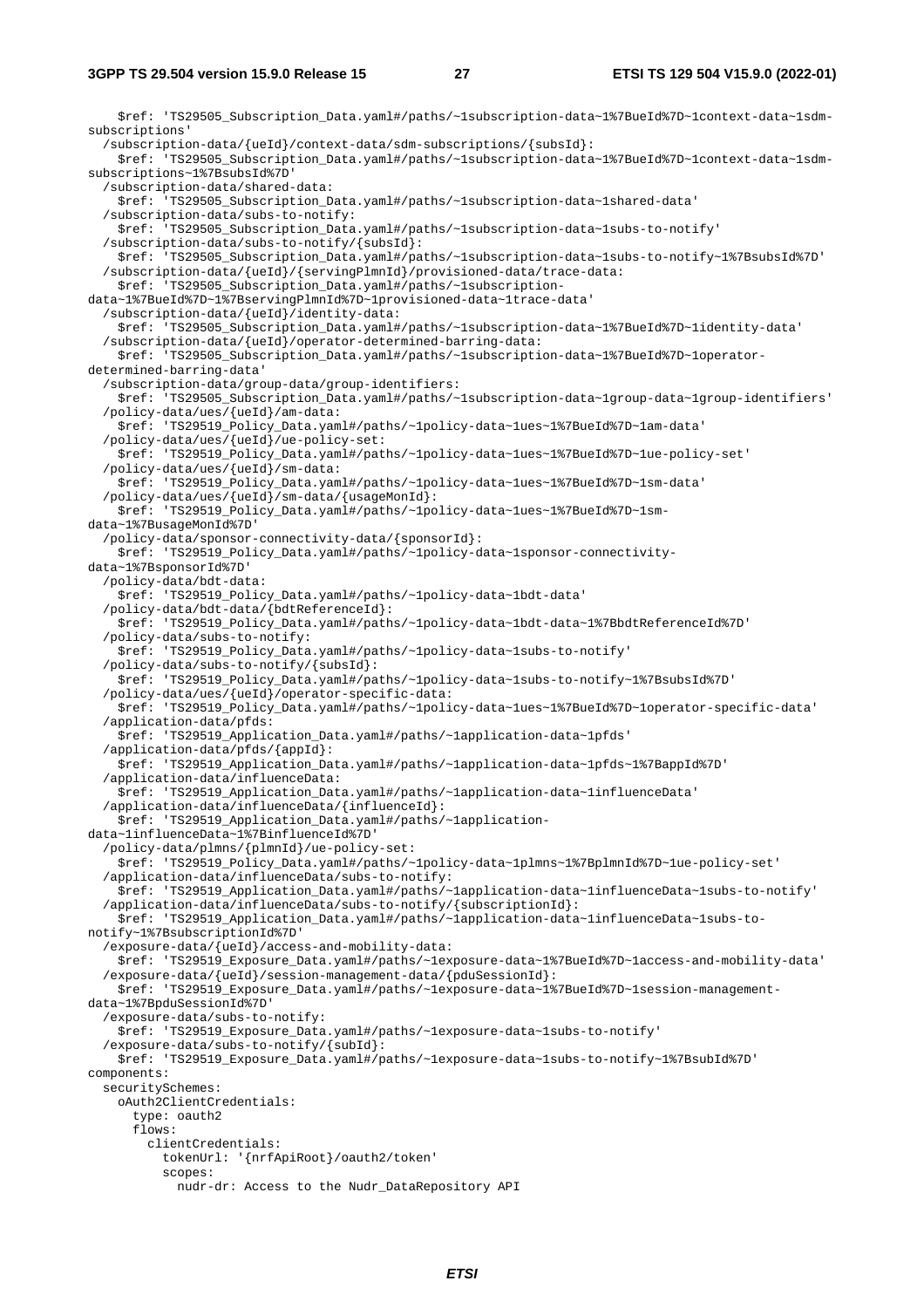# Annex B (informative): Change history

| Change history |                |                          |           |                |                |                                                                                                                                    |            |  |
|----------------|----------------|--------------------------|-----------|----------------|----------------|------------------------------------------------------------------------------------------------------------------------------------|------------|--|
| Date           | <b>Meeting</b> | <b>TDoc</b>              | <b>CR</b> | Rev            | Cat            | Subject/Comment                                                                                                                    | <b>New</b> |  |
|                |                |                          |           |                |                |                                                                                                                                    | version    |  |
| 2018-01        | CT4#82         | $\overline{C4 - 181365}$ |           |                |                | <b>TS</b> skeleton                                                                                                                 | 0.0.0      |  |
| 2018-01        | CT4#82         | C4-181396                |           |                |                | Inclusion of pCRs agreed at CT4#82, including C4-181366, C4-<br>181367, C4-181323 and C4-181385.                                   | 0.1.0      |  |
| 2018-03        | CT4#83         | $C4 - 182441$            |           |                |                | Inclusion of pCRs agreed at CT4#83, including C4-182337, C4-<br>182429.                                                            | 0.2.0      |  |
| 2018-04        | CT4#84         | C4-183522                |           |                |                | Inclusion of pCRs agreed at CT4#84, including C4-183497, C4-                                                                       | 0.3.0      |  |
|                |                |                          |           |                |                | 183295, C4-183296, C4-183297, C4-183102, C4-183420, C4-<br>183498.                                                                 |            |  |
| 2018-05        | CT4#85         | C4-184636                |           |                |                | Inclusion of pCRs agreed at CT4#85, including C4-184482, C4-<br>184484, C4-184167, C4-184168, C4-184489, C4-184564, C4-<br>184637. | 0.4.0      |  |
| 2018-06        | CT#80          | CP-181102                |           |                |                | Presented for information and approval                                                                                             | 1.0.0      |  |
| 2018-06        | CT#80          |                          |           |                |                | Approved in CT#80.                                                                                                                 | 15.0.0     |  |
| 2018-09        | CT#81          | CP-182057                | 0002      | 1              | F              | Service Name                                                                                                                       | 15.1.0     |  |
| 2018-09        | CT#81          | CP-182057                | 0006      | $\overline{2}$ | F              | Supported Features Negotiation                                                                                                     | 15.1.0     |  |
| 2018-09        | CT#81          | CP-182057                | 0004      | $\overline{2}$ | F              | Error handling in UDR                                                                                                              | 15.1.0     |  |
| 2018-09        | CT#81          | CP-182211                | 0003      | $\overline{4}$ |                | OpenAPI file for Nudr_DataRepository API                                                                                           | 15.1.0     |  |
| 2018-10        | CT#82          | CP-183015                | 0008      |                | F              | Update the Reference point name                                                                                                    | 15.2.0     |  |
| 2018-10        | CT#82          | CP-183015 0009           |           |                | F              | Introduction of Barring of Roaming in 5GC                                                                                          | 15.2.0     |  |
| 2018-10        | CT#82          | CP-183015                | 0010      | 1              | F              | Shared Data                                                                                                                        | 15.2.0     |  |
| 2018-10        | CT#82          | CP-183015 0011           |           |                | F              | Get multiple datasets for ProvsionedData                                                                                           | 15.2.0     |  |
| 2018-10        | CT#82          | CP-183015                | 0012      | 1              | F              | Definition of Authentication Data                                                                                                  | 15.2.0     |  |
| 2018-12        | CT#82          | CP-183015                | 0013      | 1              | F              | Adding headers for cache control and conditional request to the<br>Nudr Services API                                               | 15.2.0     |  |
| 2018-12        | CT#82          | CP-183015 0014           |           |                |                | <b>APIRoot Clarification</b>                                                                                                       | 15.2.0     |  |
| 2018-12        | CT#82          | CP-183015 0015           |           | 2              | F              | lifetime of subscription                                                                                                           | 15.2.0     |  |
| 2018-12        | CT#82          | CP-183015 0016           |           | $\mathbf{1}$   | F              | <b>Authorized Event Types</b>                                                                                                      | 15.2.0     |  |
| 2018-12        | CT#82          | CP-183015 0017           |           |                |                | Group Subscription Path                                                                                                            | 15.2.0     |  |
| 2018-12        | CT#82          | CP-183177                | 0018      | 2              | F              | PLMN ID as key for UE data sets                                                                                                    | 15.2.0     |  |
| 2018-12        | CT#82          | CP-183241                | 0020      | 1              | F              | Correction to Nudr_DataRepository service OpenAPI                                                                                  | 15.2.0     |  |
| 2019-03        | CT#83          | CP-190020 0021           |           | $\mathbf{1}$   | F              | CR 0018r2 was not implemented                                                                                                      | 15.3.0     |  |
| 2019-03        | CT#83          | CP-190020 0022           |           | $\overline{c}$ | F              | Corrections on openAPI                                                                                                             | 15.3.0     |  |
| 2019-03        | CT#83          | CP-190020 0023           |           |                | F              | <b>UDR Application Errors</b>                                                                                                      | 15.3.0     |  |
| 2019-03        | CT#83          | CP-190020 0025           |           | 1              | F              | Missing URLs in UDR API                                                                                                            | 15.3.0     |  |
| 2019-03        | CT#83          | CP-190172 0026           |           | 1              |                | 3GPP TS 29.504 API version update                                                                                                  | 15.3.0     |  |
| 2019-06        | CT#84          | CP-191031                | 0027      |                | F              | Content Type                                                                                                                       | 15.4.0     |  |
| 2019-06        | CT#84          | CP-191031                | 0028      |                | F              | UE Parameter Update (UPU)                                                                                                          | 15.4.0     |  |
| 2019-06        | CT#84          | CP-191031                | 0030      | 1              | F              | Group Identifier Translation                                                                                                       | 15.4.0     |  |
| 2019-06        | CT#84          | CP-191031                | 0032      | $\overline{2}$ | F              | Storage of OpenAPI specification files                                                                                             | 15.4.0     |  |
| 2019-06        | CT#84          | CP-191031                | 0034      | $\mathbf{1}$   | $\mathsf F$    | <b>Missing Context Path</b>                                                                                                        | 15.4.0     |  |
| 2019-06        | CT#84          | CP-191031                | 0035      |                | F              | Copyright Note in YAML file                                                                                                        | 15.4.0     |  |
| 2019-06        | CT#84          | CP-191031                | 0038      |                | F              | 3GPP TS 29.504 API version update                                                                                                  | 15.4.0     |  |
| 2019-06        | C1#84          | CP-191031   0036         |           | 1              | F              | Resource notification featurres for Policy and Exposure Data                                                                       | 15.4.0     |  |
| 2019-09        | CT#85          | CP-192119 0055           |           |                | F              | 3GPP TS 29.504 API version update                                                                                                  | 15.5.0     |  |
| 2019-09        | CT#85          | CP-192104 0053           |           | 1              | F              | Correction on Feature numbers                                                                                                      | 15.5.0     |  |
| 2019-10        | $\sim$         |                          |           |                | $\blacksquare$ | <b>TS</b> outlook fixed                                                                                                            | 15.5.1     |  |
| 2019-12        | CT#86          | CP-193028 0065           |           |                | F              | Wrong YAML Structure of OpenAPI 'info' Clause                                                                                      | 15.6.0     |  |
| $2019 - 12$    | CT#86          | CP-193028 0067           |           |                | F              | CR 0026r1 was not correctly implemented                                                                                            | 15.6.0     |  |
| 2020-06        | CT#88-e        | CP-201020 0089           |           |                | F              | Definition of OpSpecDataMapNotification feature                                                                                    | 15.7.0     |  |
| 2020-06        | CT#88-e        | CP-201072 0099           |           |                | F              | 29.504 Rel15 API version and External doc update                                                                                   | 15.7.0     |  |
| 2021-03        | СТ#91-е        | CP-210087 0129           |           |                | F              | 29.504 Rel15 API version and External doc update                                                                                   | 15.8.0     |  |
| 2021-12        | CT#94-e        | CP-213147 0171           |           |                | F              | 29.504 Rel15 API version and External doc update                                                                                   | 15.9.0     |  |